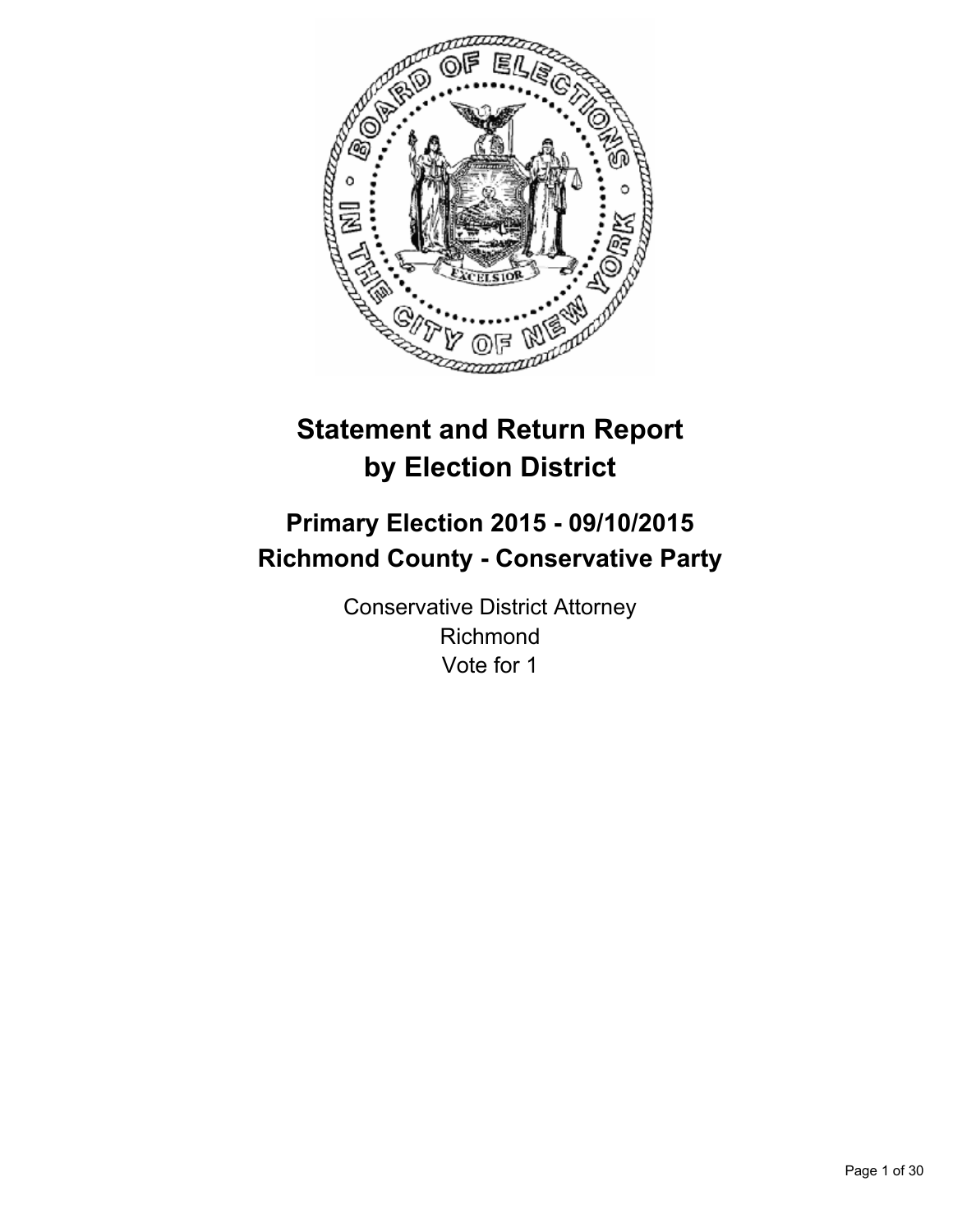

| PUBLIC COUNTER                                           |          |
|----------------------------------------------------------|----------|
| ABSENTEE/MILITARY                                        | 0        |
| AFFIDAVIT                                                | $\Omega$ |
| <b>Total Ballots</b>                                     |          |
| Less - Inapplicable Federal/Special Presidential Ballots | 0        |
| <b>Total Applicable Ballots</b>                          |          |
| MICHAEL E. MCMAHON                                       | 0        |
| JOAN ILLUZZI (WRITE-IN)                                  |          |
| <b>Total Votes</b>                                       |          |
|                                                          |          |

#### **002/61 COMBINED into: 001/61**

#### **003/61 COMBINED into: 001/61**

#### **004/61**

| <b>Total Votes</b>                                       | 2 |
|----------------------------------------------------------|---|
| JOAN ILLUZZI (WRITE-IN)                                  | 2 |
| MICHAEL E. MCMAHON                                       | 0 |
| <b>Total Applicable Ballots</b>                          | 2 |
| Less - Inapplicable Federal/Special Presidential Ballots | 0 |
| <b>Total Ballots</b>                                     | 2 |
| AFFIDAVIT                                                | 0 |
| ABSENTEE/MILITARY                                        | 0 |
| PUBLIC COUNTER                                           | 2 |

#### **005/61 COMBINED into: 004/61**

#### **006/61**

| PUBLIC COUNTER                                           |              |
|----------------------------------------------------------|--------------|
| ABSENTEE/MILITARY                                        | 2            |
| AFFIDAVIT                                                | 0            |
| <b>Total Ballots</b>                                     | 3            |
| Less - Inapplicable Federal/Special Presidential Ballots | $\mathbf{0}$ |
| <b>Total Applicable Ballots</b>                          | 3            |
| MICHAEL E. MCMAHON                                       | 2            |
| JOAN ILLUZZI (WRITE-IN)                                  |              |
| <b>Total Votes</b>                                       | з            |
|                                                          |              |

| 0            |
|--------------|
| 0            |
| 0            |
| 0            |
| 0            |
| 0            |
| <sup>0</sup> |
| O            |
|              |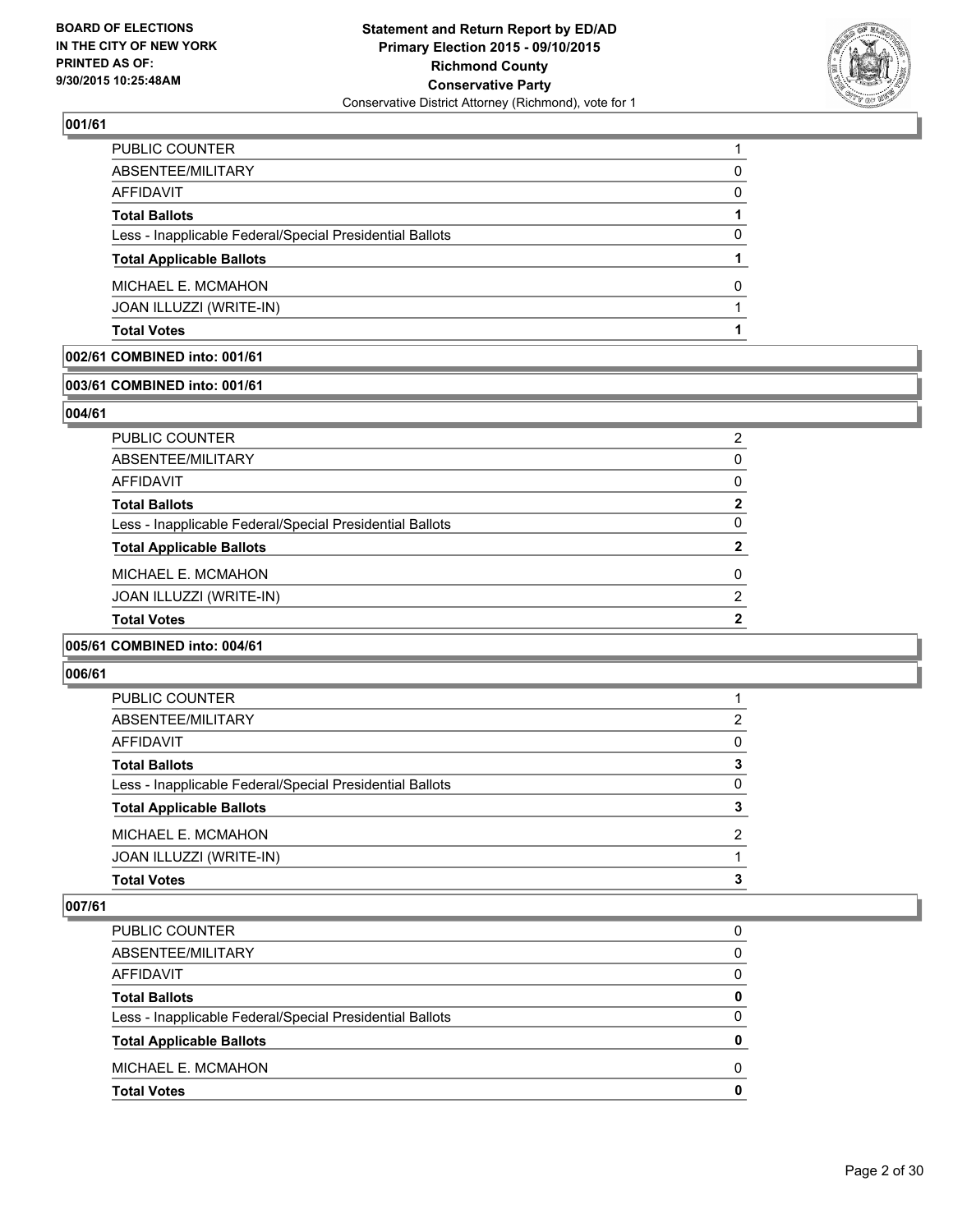

| PUBLIC COUNTER                                           | 0            |
|----------------------------------------------------------|--------------|
| ABSENTEE/MILITARY                                        | $\mathbf{0}$ |
| AFFIDAVIT                                                | 0            |
| Total Ballots                                            | $\mathbf{0}$ |
| Less - Inapplicable Federal/Special Presidential Ballots | $\mathbf{0}$ |
| <b>Total Applicable Ballots</b>                          | $\mathbf{0}$ |
| MICHAEL E. MCMAHON                                       | 0            |
| Total Votes                                              | 0            |

#### **009/61**

| PUBLIC COUNTER                                           | 3 |
|----------------------------------------------------------|---|
| ABSENTEE/MILITARY                                        | 0 |
| AFFIDAVIT                                                | 0 |
| Total Ballots                                            | 3 |
| Less - Inapplicable Federal/Special Presidential Ballots | 0 |
| <b>Total Applicable Ballots</b>                          | 3 |
| MICHAEL E. MCMAHON                                       | 2 |
| JOAN ILLUZZI (WRITE-IN)                                  |   |
| <b>Total Votes</b>                                       | 3 |
|                                                          |   |

#### **010/61**

| Total Votes                                              |              |
|----------------------------------------------------------|--------------|
| MICHAEL E. MCMAHON                                       |              |
| <b>Total Applicable Ballots</b>                          |              |
| Less - Inapplicable Federal/Special Presidential Ballots | 0            |
| Total Ballots                                            |              |
| AFFIDAVIT                                                | $\mathbf{0}$ |
| ABSENTEE/MILITARY                                        | 0            |
| PUBLIC COUNTER                                           |              |
|                                                          |              |

#### **011/61 COMBINED into: 009/61**

| PUBLIC COUNTER                                           |   |
|----------------------------------------------------------|---|
| ABSENTEE/MILITARY                                        | 0 |
| AFFIDAVIT                                                | 0 |
| Total Ballots                                            | 4 |
| Less - Inapplicable Federal/Special Presidential Ballots | 0 |
| <b>Total Applicable Ballots</b>                          |   |
| MICHAEL E. MCMAHON                                       | 4 |
| Total Votes                                              |   |
|                                                          |   |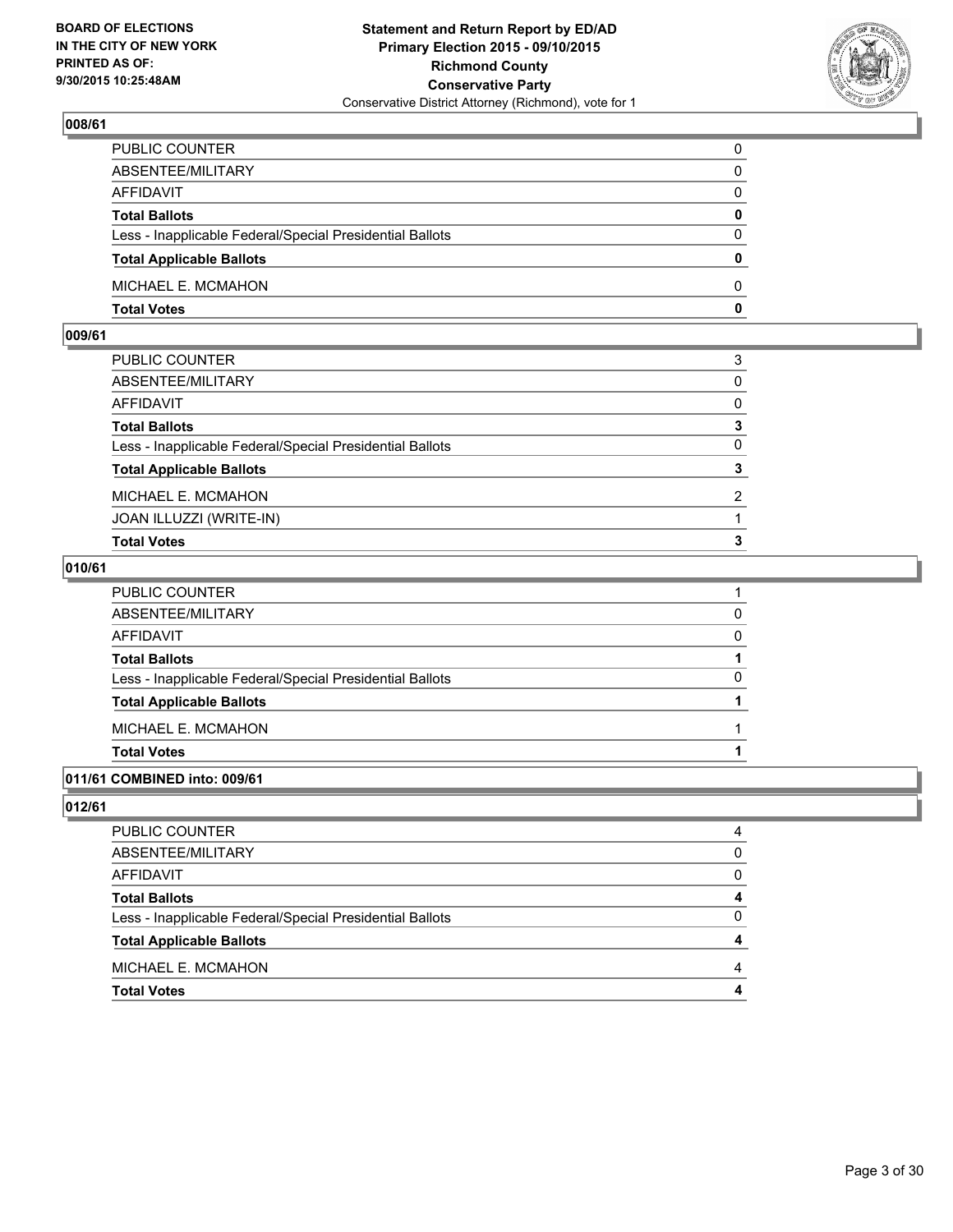

| Total Votes                                              | 4            |
|----------------------------------------------------------|--------------|
| JOAN ILLUZZI (WRITE-IN)                                  | 2            |
| MICHAEL E. MCMAHON                                       | 2            |
| <b>Total Applicable Ballots</b>                          | 4            |
| Less - Inapplicable Federal/Special Presidential Ballots | $\mathbf{0}$ |
| Total Ballots                                            | 4            |
| AFFIDAVIT                                                | $\mathbf{0}$ |
| ABSENTEE/MILITARY                                        | $\mathbf{0}$ |
| PUBLIC COUNTER                                           | 4            |
|                                                          |              |

### **014/61 COMBINED into: 013/61**

**015/61** 

| 6 |
|---|
| 0 |
| 0 |
| 6 |
| 0 |
| 6 |
| 3 |
| 3 |
| 6 |
|   |

### **016/61 COMBINED into: 013/61**

#### **017/61**

| <b>Total Votes</b>                                       | 5        |
|----------------------------------------------------------|----------|
|                                                          |          |
| JOAN ILLUZZI (WRITE-IN)                                  |          |
| MICHAEL E. MCMAHON                                       | 4        |
| <b>Total Applicable Ballots</b>                          | 5        |
| Less - Inapplicable Federal/Special Presidential Ballots | 0        |
| <b>Total Ballots</b>                                     | 5        |
| AFFIDAVIT                                                | 0        |
| ABSENTEE/MILITARY                                        | $\Omega$ |
| <b>PUBLIC COUNTER</b>                                    | 5        |

#### **018/61**

| <b>PUBLIC COUNTER</b>                                    | 20 |
|----------------------------------------------------------|----|
| ABSENTEE/MILITARY                                        |    |
| AFFIDAVIT                                                | 0  |
| <b>Total Ballots</b>                                     | 21 |
| Less - Inapplicable Federal/Special Presidential Ballots | 0  |
| <b>Total Applicable Ballots</b>                          | 21 |
| MICHAEL E. MCMAHON                                       | 14 |
| JOAN ILLUZZI (WRITE-IN)                                  | 7  |
| <b>Total Votes</b>                                       | 21 |
| 019/61 COMBINED into: 017/61                             |    |

#### **020/61 COMBINED into: 017/61**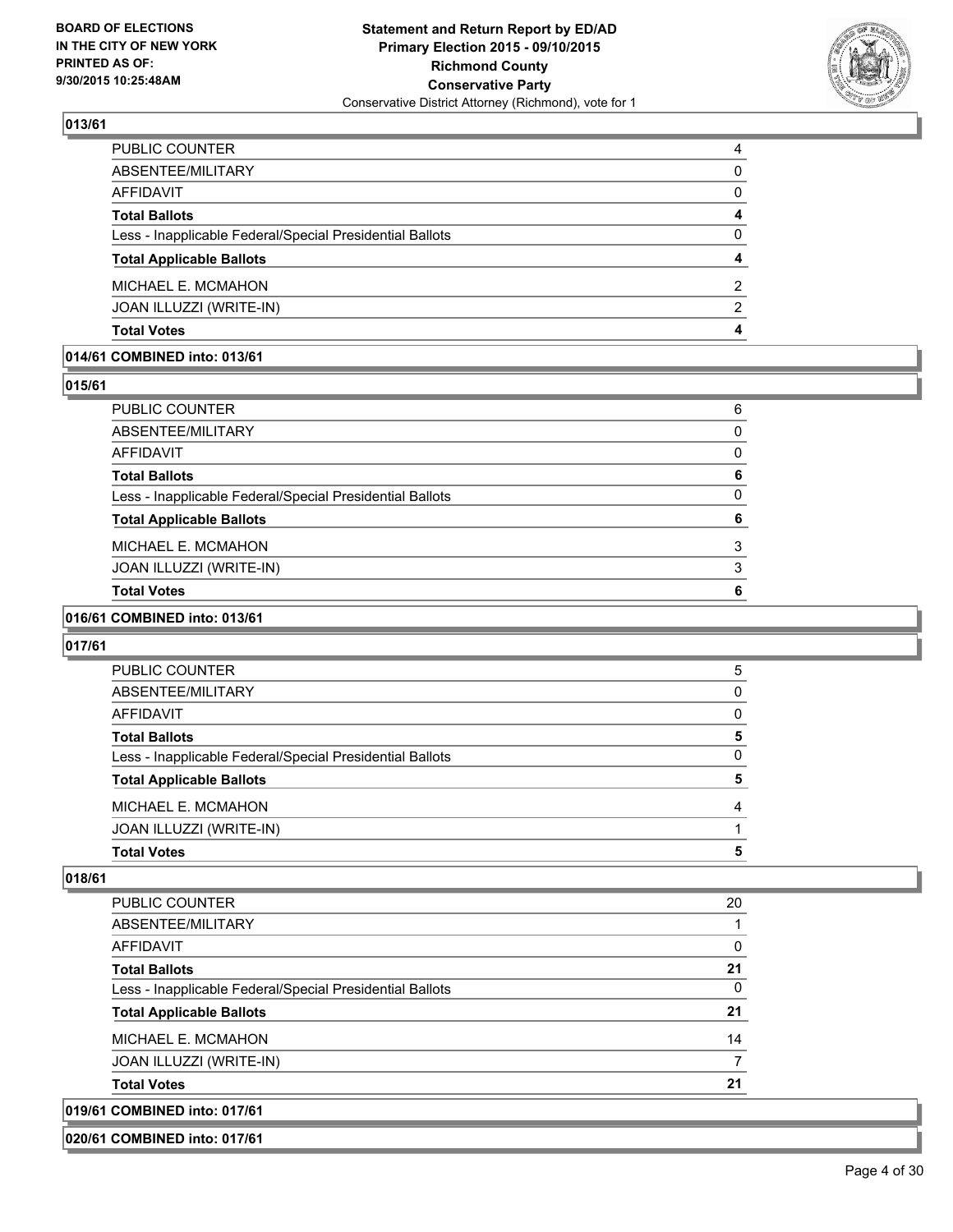

| PUBLIC COUNTER                                           | 0            |
|----------------------------------------------------------|--------------|
| ABSENTEE/MILITARY                                        | $\Omega$     |
| AFFIDAVIT                                                | 0            |
| Total Ballots                                            | $\mathbf{0}$ |
| Less - Inapplicable Federal/Special Presidential Ballots | $\Omega$     |
| <b>Total Applicable Ballots</b>                          | 0            |
| MICHAEL E. MCMAHON                                       | 0            |
| Total Votes                                              | $\mathbf{0}$ |

#### **022/61**

| PUBLIC COUNTER                                           | 8            |
|----------------------------------------------------------|--------------|
| ABSENTEE/MILITARY                                        | 0            |
| AFFIDAVIT                                                | $\mathbf{0}$ |
| <b>Total Ballots</b>                                     | 8            |
| Less - Inapplicable Federal/Special Presidential Ballots | 0            |
| <b>Total Applicable Ballots</b>                          | 8            |
| MICHAEL E. MCMAHON                                       |              |
| JOAN ILLUZZI (WRITE-IN)                                  |              |
| Total Votes                                              | 8            |
|                                                          |              |

#### **023/61 COMBINED into: 021/61**

#### **024/61 COMBINED into: 022/61**

#### **025/61 COMBINED into: 022/61**

**026/61** 

| MICHAEL E. MCMAHON                                       | 0 |
|----------------------------------------------------------|---|
| <b>Total Applicable Ballots</b>                          |   |
| Less - Inapplicable Federal/Special Presidential Ballots | 0 |
| <b>Total Ballots</b>                                     |   |
| AFFIDAVIT                                                | 0 |
| ABSENTEE/MILITARY                                        | 0 |
| <b>PUBLIC COUNTER</b>                                    |   |

#### **027/61 COMBINED into: 026/61**

| 029/61 COMBINED into: 028/61                             |   |
|----------------------------------------------------------|---|
| <b>Total Votes</b>                                       | 3 |
| JOAN ILLUZZI (WRITE-IN)                                  |   |
| MICHAEL E. MCMAHON                                       | 2 |
| <b>Total Applicable Ballots</b>                          | 3 |
| Less - Inapplicable Federal/Special Presidential Ballots | 0 |
| <b>Total Ballots</b>                                     | 3 |
| AFFIDAVIT                                                | 0 |
| ABSENTEE/MILITARY                                        | 0 |
| <b>PUBLIC COUNTER</b>                                    | 3 |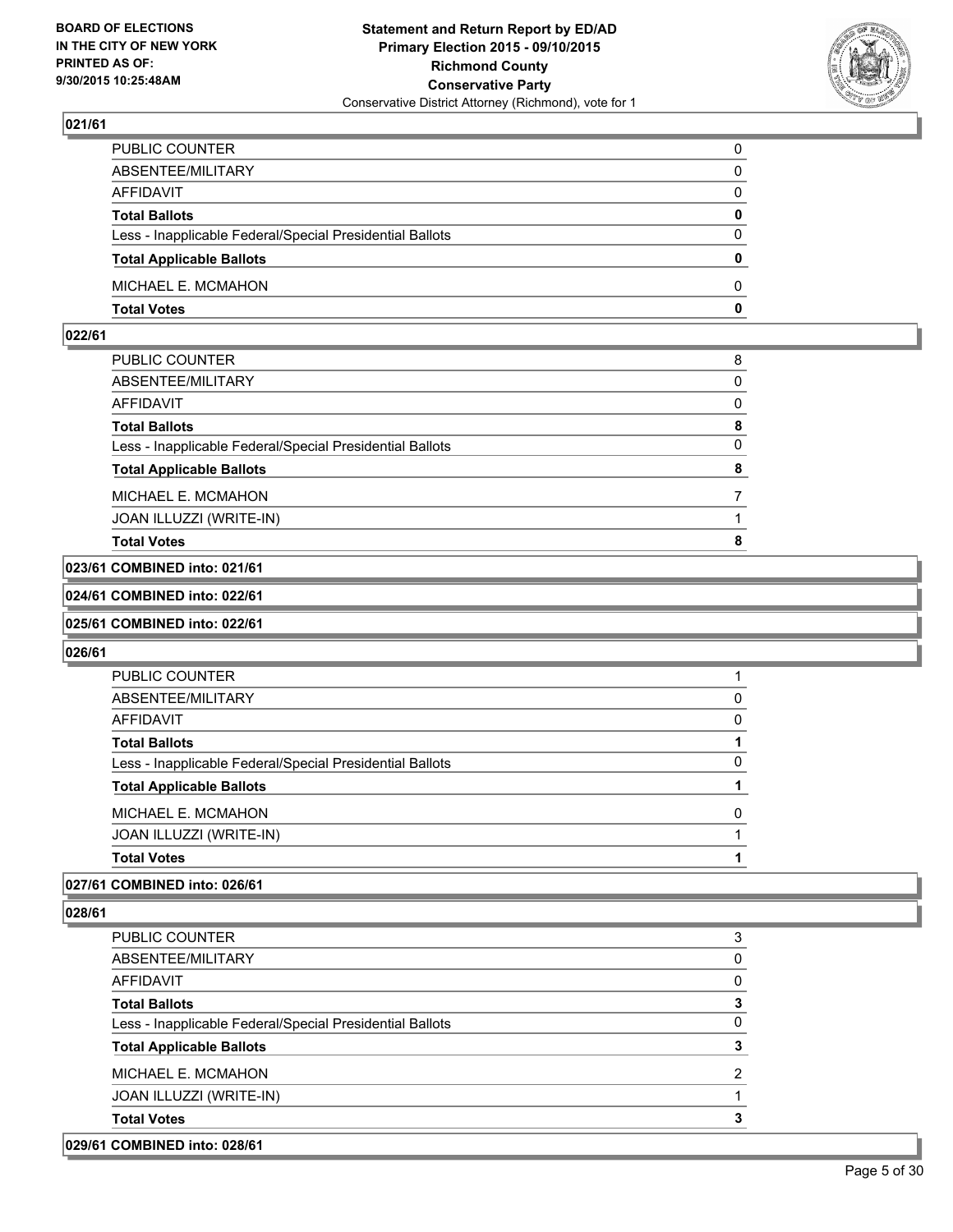

#### **030/61 COMBINED into: 028/61**

#### **031/61 COMBINED into: 026/61**

#### **032/61 COMBINED into: 026/61**

#### **033/61**

| PUBLIC COUNTER                                           | 5 |
|----------------------------------------------------------|---|
| ABSENTEE/MILITARY                                        | 0 |
| AFFIDAVIT                                                | 0 |
| Total Ballots                                            | 5 |
| Less - Inapplicable Federal/Special Presidential Ballots | 0 |
| <b>Total Applicable Ballots</b>                          | 5 |
| MICHAEL E. MCMAHON                                       | 5 |
| Total Votes                                              | 5 |

#### **034/61**

| 22       |
|----------|
| 0        |
| $\Omega$ |
| 22       |
| 0        |
| 22       |
| 11       |
|          |
| 10       |
| 22       |
|          |

| <b>Total Votes</b>                                       | 15 |
|----------------------------------------------------------|----|
| JOAN ILLUZZI (WRITE-IN)                                  | 9  |
| MICHAEL E. MCMAHON                                       | 6  |
| <b>Total Applicable Ballots</b>                          | 15 |
| Less - Inapplicable Federal/Special Presidential Ballots | 0  |
| <b>Total Ballots</b>                                     | 15 |
| <b>AFFIDAVIT</b>                                         | 0  |
| ABSENTEE/MILITARY                                        | 0  |
| <b>PUBLIC COUNTER</b>                                    | 15 |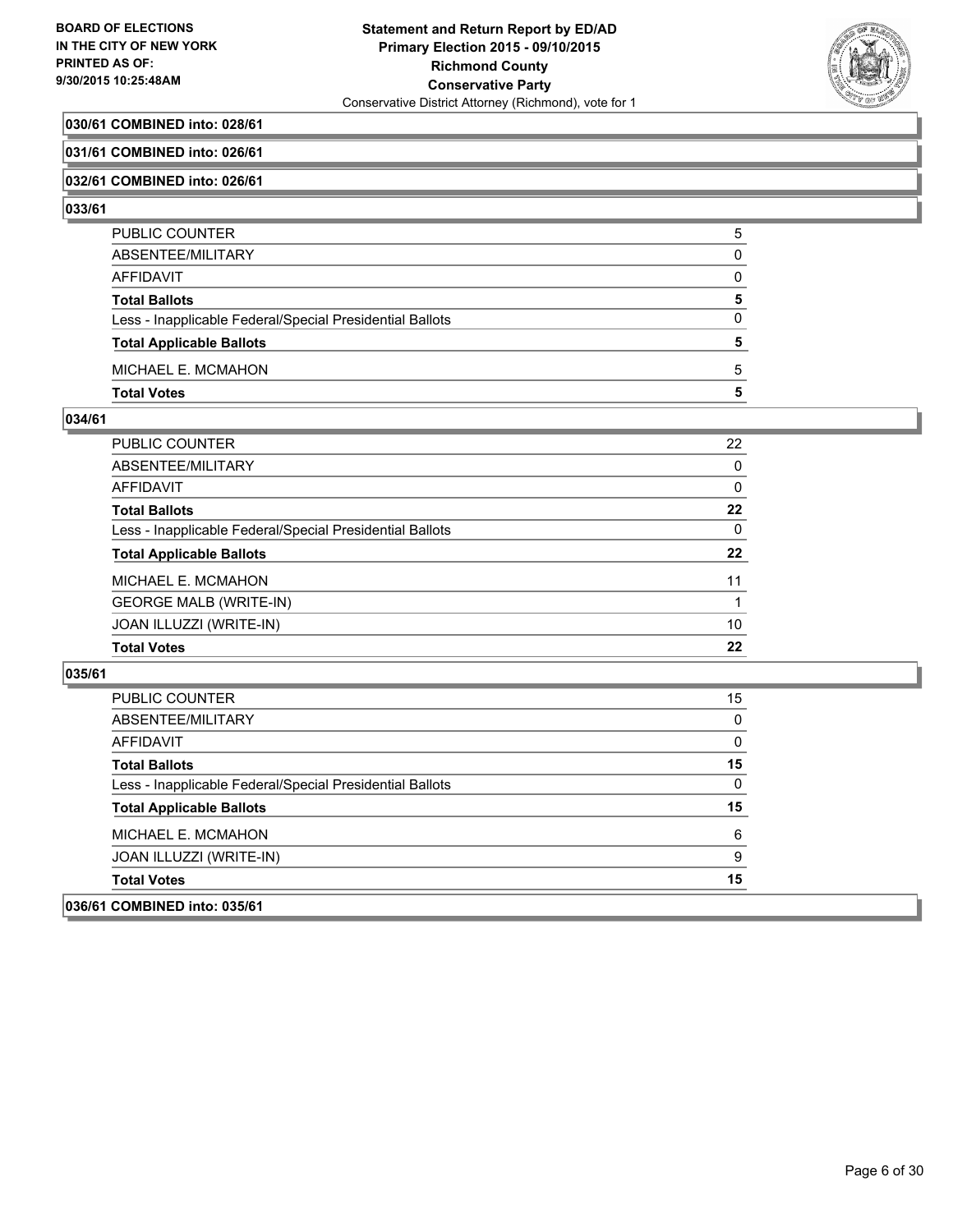

| 41 |
|----|
| 6  |
| 0  |
| 47 |
| 0  |
| 47 |
| 40 |
| 5  |
|    |
| 46 |
|    |
|    |

**038/61 COMBINED into: 037/61**

**039/61 COMBINED into: 037/61**

**040/61 COMBINED into: 037/61**

**041/61 COMBINED into: 018/61**

**042/61 COMBINED into: 015/61**

**043/61 COMBINED into: 018/61**

#### **044/61**

| <b>Total Votes</b>                                       | 13 |
|----------------------------------------------------------|----|
| UNATTRIBUTABLE WRITE-IN (WRITE-IN)                       |    |
| <b>JOAN ILLUZZI (WRITE-IN)</b>                           |    |
| MICHAEL E. MCMAHON                                       | 5  |
| <b>Total Applicable Ballots</b>                          | 13 |
| Less - Inapplicable Federal/Special Presidential Ballots | 0  |
| <b>Total Ballots</b>                                     | 13 |
| AFFIDAVIT                                                | 0  |
| ABSENTEE/MILITARY                                        | 0  |
| PUBLIC COUNTER                                           | 13 |

**045/61 COMBINED into: 044/61**

**046/61 COMBINED into: 034/61**

**047/61 COMBINED into: 034/61**

**048/61 COMBINED into: 034/61**

**049/61 COMBINED into: 006/61**

| <b>Total Votes</b>                                       |   |
|----------------------------------------------------------|---|
| MICHAEL E. MCMAHON                                       | ŋ |
| <b>Total Applicable Ballots</b>                          |   |
| Less - Inapplicable Federal/Special Presidential Ballots | 0 |
| <b>Total Ballots</b>                                     |   |
| <b>AFFIDAVIT</b>                                         | 0 |
| ABSENTEE/MILITARY                                        | 0 |
| PUBLIC COUNTER                                           |   |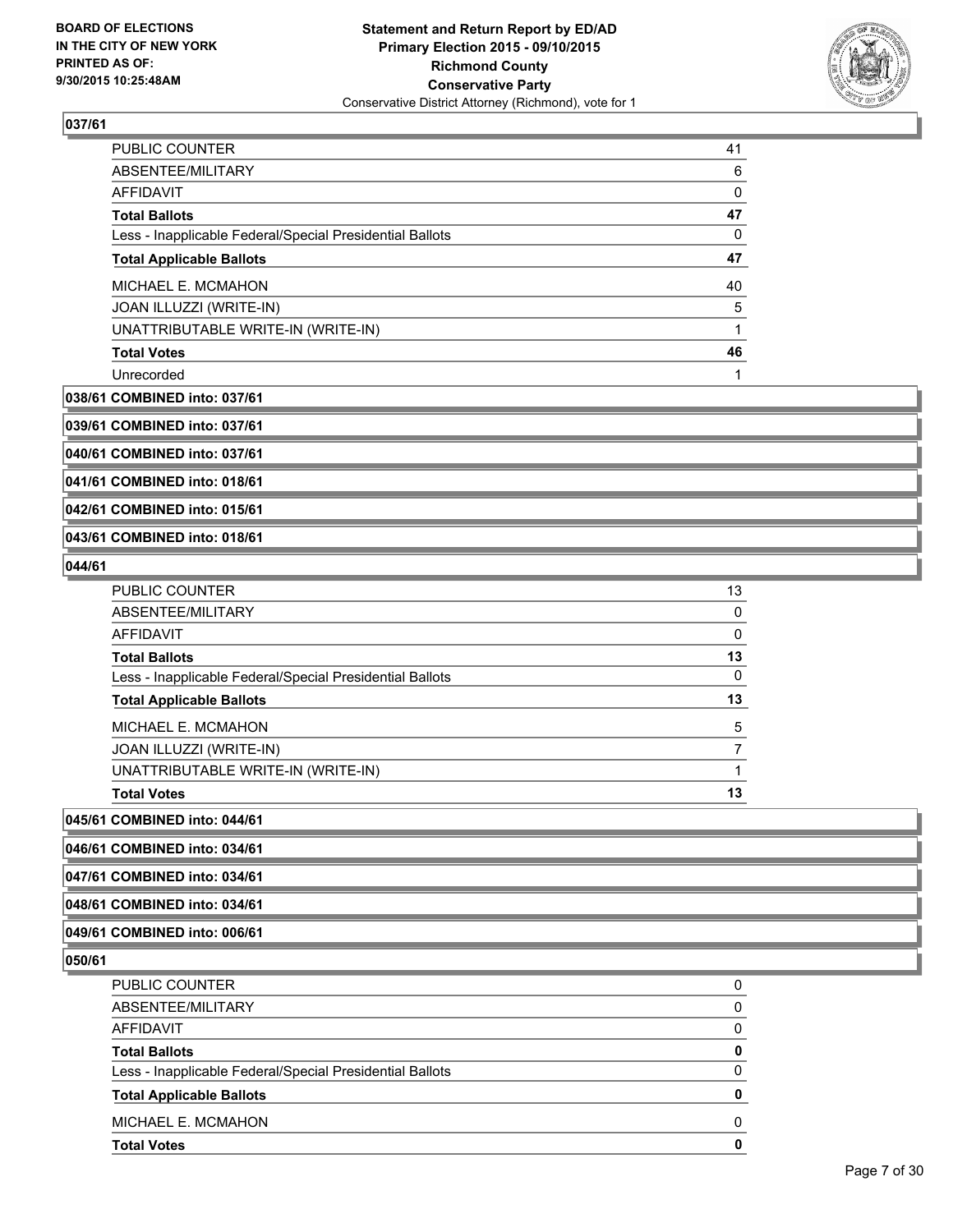

| <b>Total Votes</b>                                       |   |
|----------------------------------------------------------|---|
| MICHAEL E. MCMAHON                                       |   |
| <b>Total Applicable Ballots</b>                          |   |
| Less - Inapplicable Federal/Special Presidential Ballots | 0 |
| <b>Total Ballots</b>                                     |   |
| AFFIDAVIT                                                | 0 |
| ABSENTEE/MILITARY                                        |   |
| PUBLIC COUNTER                                           | 0 |

### **052/61 COMBINED into: 051/61**

#### **053/61**

| PUBLIC COUNTER                                           | 0            |
|----------------------------------------------------------|--------------|
| ABSENTEE/MILITARY                                        | $\mathbf{0}$ |
| AFFIDAVIT                                                | $\Omega$     |
| Total Ballots                                            | 0            |
| Less - Inapplicable Federal/Special Presidential Ballots | $\Omega$     |
| <b>Total Applicable Ballots</b>                          | $\mathbf{0}$ |
| MICHAEL E. MCMAHON                                       | 0            |
| Total Votes                                              | 0            |

#### **054/61**

| 055/61 COMBINED into: 054/61                             |   |
|----------------------------------------------------------|---|
| <b>Total Votes</b>                                       | 3 |
| MICHAEL E. MCMAHON                                       | 3 |
| <b>Total Applicable Ballots</b>                          | 3 |
| Less - Inapplicable Federal/Special Presidential Ballots | 0 |
| <b>Total Ballots</b>                                     | 3 |
| AFFIDAVIT                                                | 0 |
| ABSENTEE/MILITARY                                        | 2 |
| PUBLIC COUNTER                                           |   |

### **056/61 COMBINED into: 054/61**

#### **057/61 COMBINED into: 033/61**

#### **058/61**

| <b>PUBLIC COUNTER</b>                                    |  |
|----------------------------------------------------------|--|
| ABSENTEE/MILITARY                                        |  |
| AFFIDAVIT                                                |  |
| <b>Total Ballots</b>                                     |  |
| Less - Inapplicable Federal/Special Presidential Ballots |  |
| <b>Total Applicable Ballots</b>                          |  |
| MICHAEL E. MCMAHON                                       |  |
| <b>Total Votes</b>                                       |  |
| 059/61 COMBINED into: 058/61                             |  |
| 060/61 COMBINED into: 033/61                             |  |
|                                                          |  |

### **061/61 COMBINED into: 058/61**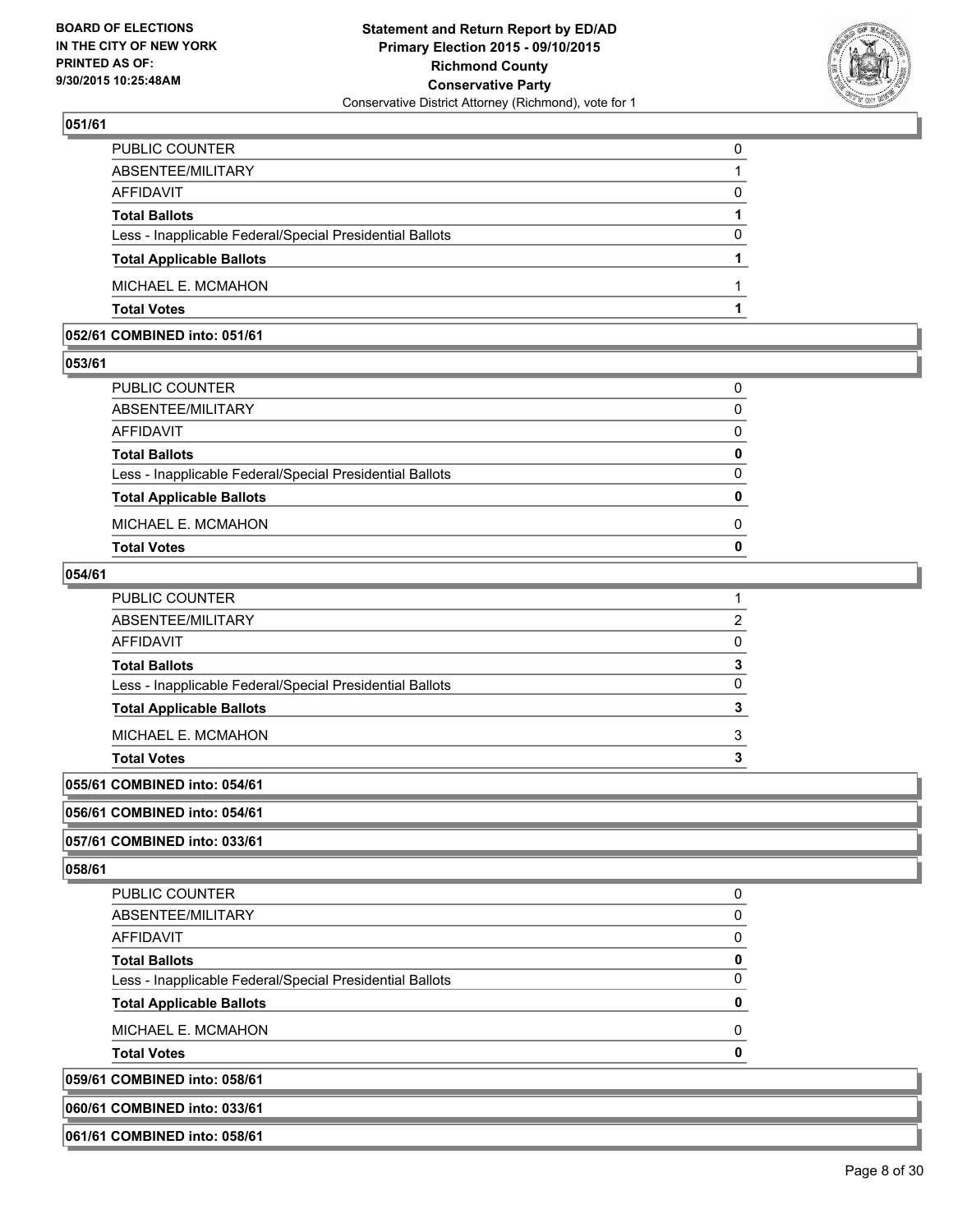

#### **062/61 COMBINED into: 044/61**

| ĥ<br>I<br>ю |
|-------------|
|-------------|

| <b>Total Votes</b>                                       | 5        |
|----------------------------------------------------------|----------|
| JOAN ILLUZZI (WRITE-IN)                                  | 4        |
| MICHAEL E. MCMAHON                                       |          |
| <b>Total Applicable Ballots</b>                          | 5        |
| Less - Inapplicable Federal/Special Presidential Ballots | $\Omega$ |
| <b>Total Ballots</b>                                     | 5        |
| <b>AFFIDAVIT</b>                                         | 0        |
| ABSENTEE/MILITARY                                        |          |
| PUBLIC COUNTER                                           | 4        |

| <b>PUBLIC COUNTER</b>                                    |   |
|----------------------------------------------------------|---|
| ABSENTEE/MILITARY                                        | 0 |
| AFFIDAVIT                                                | 0 |
| <b>Total Ballots</b>                                     |   |
| Less - Inapplicable Federal/Special Presidential Ballots |   |
| <b>Total Applicable Ballots</b>                          |   |
| <b>MICHAEL E. MCMAHON</b>                                |   |
| <b>Total Votes</b>                                       |   |
| 065/61 COMBINED into: 050/61                             |   |
| 066/61 COMBINED into: 001/61                             |   |
| 067/61 COMBINED into: 013/61                             |   |
| 068/61 COMBINED into: 022/61                             |   |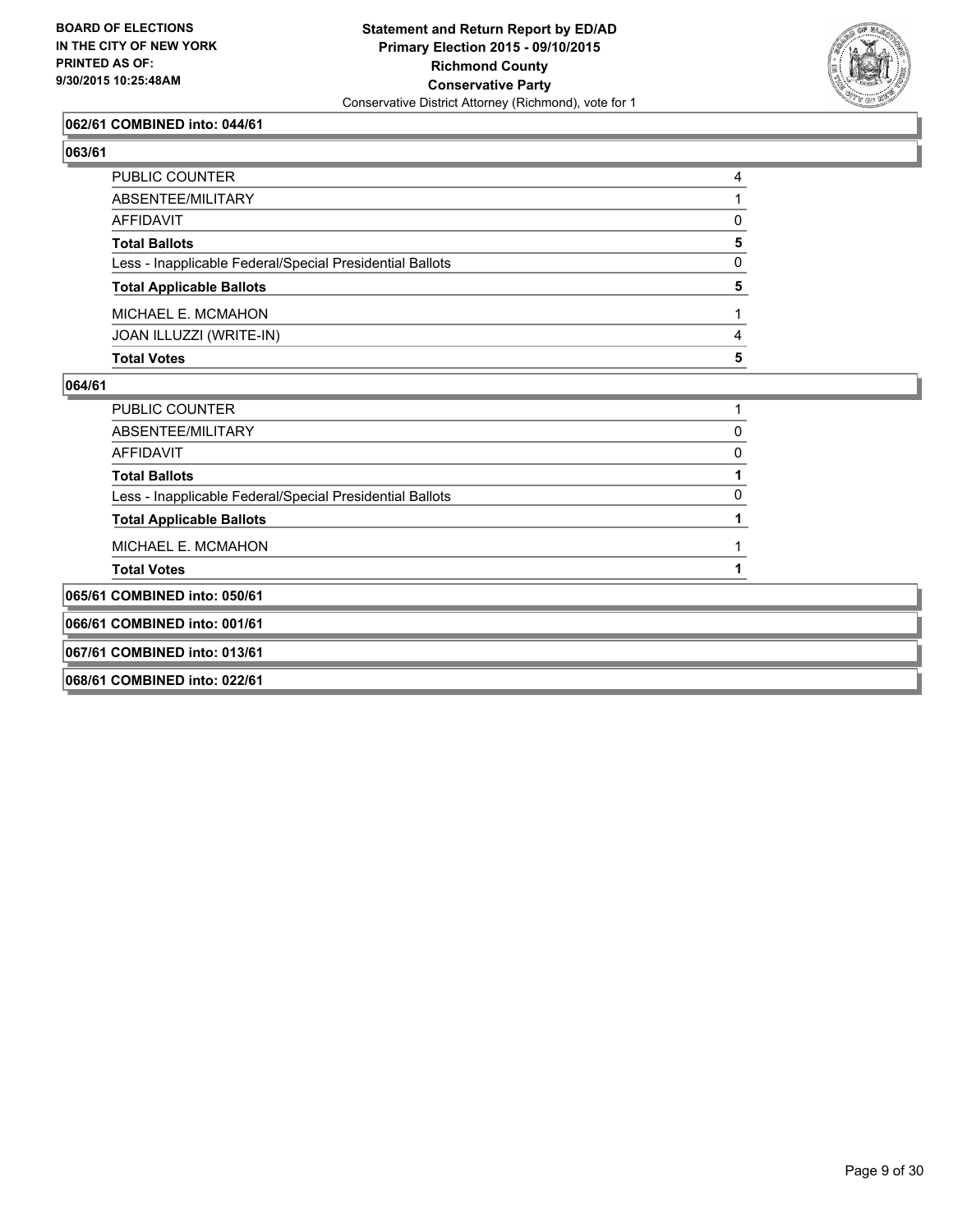

| PUBLIC COUNTER                                           | 19       |
|----------------------------------------------------------|----------|
| ABSENTEE/MILITARY                                        |          |
| AFFIDAVIT                                                | 3        |
| Total Ballots                                            | 23       |
| Less - Inapplicable Federal/Special Presidential Ballots | $\Omega$ |
| <b>Total Applicable Ballots</b>                          | 23       |
| MICHAEL E. MCMAHON                                       | 5        |
| JOAN ILLUZZI (WRITE-IN)                                  | 18       |
| Total Votes                                              | 23       |
|                                                          |          |

#### **002/62 COMBINED into: 001/62**

**003/62** 

| PUBLIC COUNTER                                           | 25 |
|----------------------------------------------------------|----|
| ABSENTEE/MILITARY                                        | 2  |
| AFFIDAVIT                                                | 0  |
| Total Ballots                                            | 27 |
| Less - Inapplicable Federal/Special Presidential Ballots | 0  |
| <b>Total Applicable Ballots</b>                          | 27 |
| MICHAEL E. MCMAHON                                       | 11 |
| JOAN ILLUZZI (WRITE-IN)                                  | 16 |
| Total Votes                                              | 27 |
|                                                          |    |

**004/62 COMBINED into: 001/62**

**005/62 COMBINED into: 003/62**

**006/62 COMBINED into: 001/62**

**007/62 COMBINED into: 003/62**

| <b>PUBLIC COUNTER</b>                                    | 5 |
|----------------------------------------------------------|---|
| ABSENTEE/MILITARY                                        | 2 |
| AFFIDAVIT                                                | 0 |
| <b>Total Ballots</b>                                     |   |
| Less - Inapplicable Federal/Special Presidential Ballots | 0 |
| <b>Total Applicable Ballots</b>                          |   |
| <b>MICHAEL E. MCMAHON</b>                                | 5 |
| JOAN ILLUZZI (WRITE-IN)                                  | 2 |
| <b>Total Votes</b>                                       |   |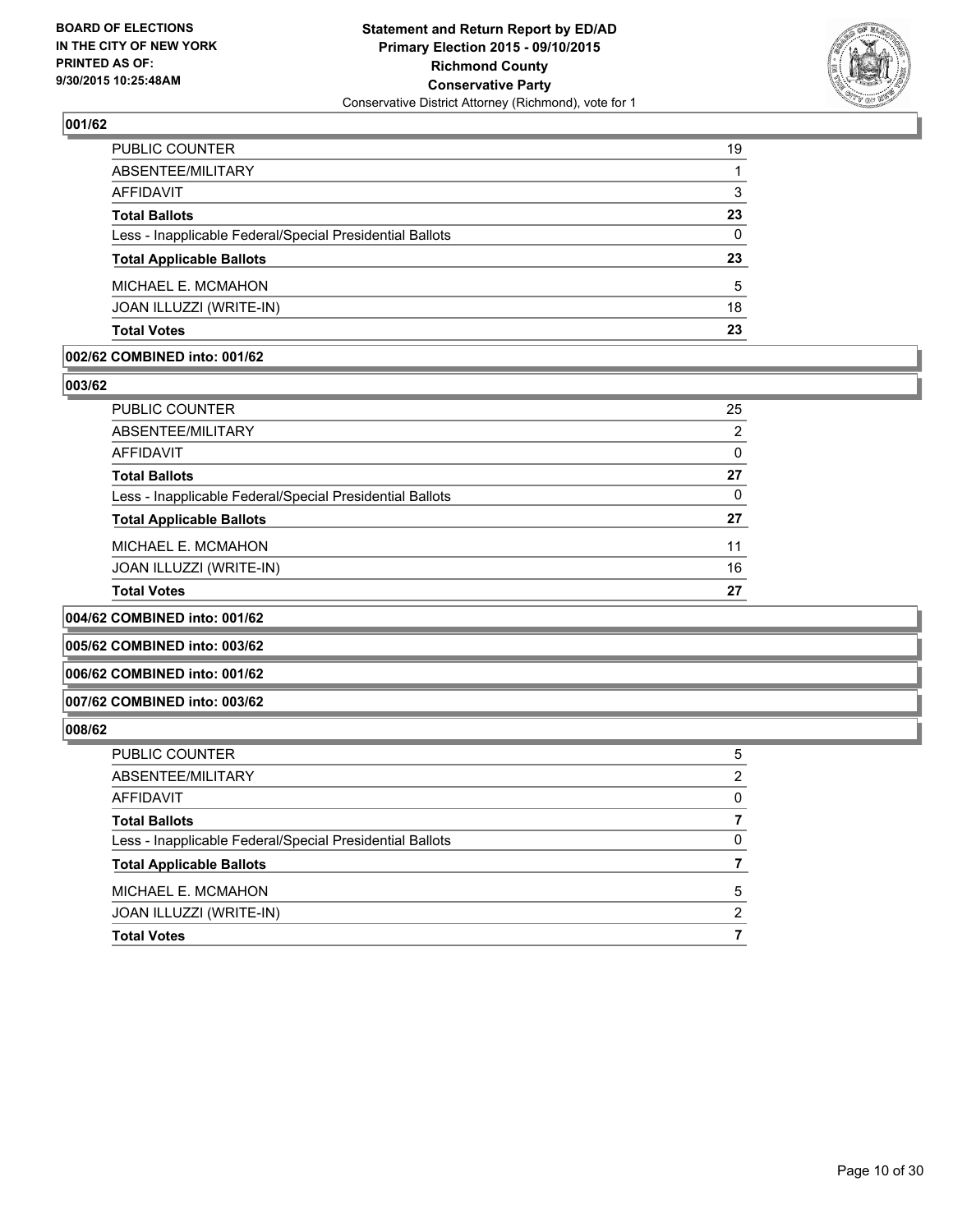

| <b>Total Votes</b>                                       | 2            |
|----------------------------------------------------------|--------------|
| JOAN ILLUZZI (WRITE-IN)                                  |              |
| MICHAEL E. MCMAHON                                       |              |
| <b>Total Applicable Ballots</b>                          | 2            |
| Less - Inapplicable Federal/Special Presidential Ballots | 0            |
| <b>Total Ballots</b>                                     | $\mathbf{2}$ |
| <b>AFFIDAVIT</b>                                         | $\mathbf{0}$ |
| ABSENTEE/MILITARY                                        | $\Omega$     |
| PUBLIC COUNTER                                           | 2            |

#### **010/62 COMBINED into: 003/62**

#### **011/62 COMBINED into: 008/62**

#### **012/62**

| PUBLIC COUNTER                                           | 6 |
|----------------------------------------------------------|---|
| ABSENTEE/MILITARY                                        | 0 |
| AFFIDAVIT                                                | 0 |
| <b>Total Ballots</b>                                     | 6 |
| Less - Inapplicable Federal/Special Presidential Ballots | n |
| <b>Total Applicable Ballots</b>                          |   |
| MICHAEL E. MCMAHON                                       | ົ |
| JOAN ILLUZZI (WRITE-IN)                                  | 4 |
| <b>Total Votes</b>                                       | 6 |
|                                                          |   |

#### **013/62 COMBINED into: 012/62**

**014/62 COMBINED into: 012/62**

#### **015/62 COMBINED into: 012/62**

#### **016/62**

| ABSENTEE/MILITARY                                        |   |
|----------------------------------------------------------|---|
| <b>AFFIDAVIT</b>                                         | 0 |
| <b>Total Ballots</b>                                     | 9 |
| Less - Inapplicable Federal/Special Presidential Ballots | 0 |
| <b>Total Applicable Ballots</b>                          | 9 |
|                                                          |   |
| MICHAEL E. MCMAHON                                       |   |
| JOAN ILLUZZI (WRITE-IN)                                  | 8 |
| <b>Total Votes</b>                                       | 9 |

#### **018/62 COMBINED into: 016/62**

### **019/62 COMBINED into: 016/62**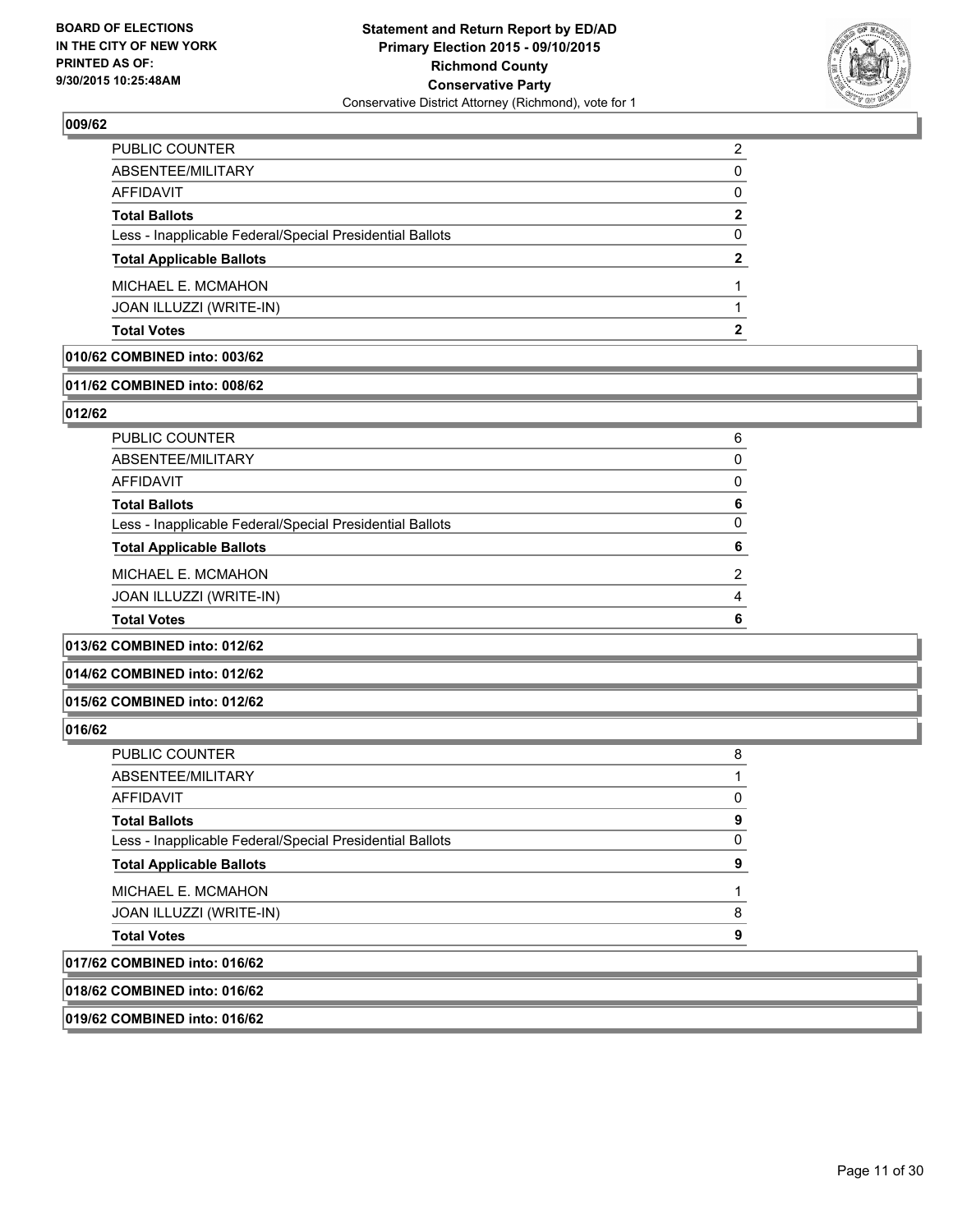

| PUBLIC COUNTER                                           | 18       |
|----------------------------------------------------------|----------|
| ABSENTEE/MILITARY                                        | 3        |
| <b>AFFIDAVIT</b>                                         | $\Omega$ |
| <b>Total Ballots</b>                                     | 21       |
| Less - Inapplicable Federal/Special Presidential Ballots | 0        |
| <b>Total Applicable Ballots</b>                          | 21       |
| MICHAEL E. MCMAHON                                       |          |
| JOAN ILLUZZI (WRITE-IN)                                  | 13       |
| <b>Total Votes</b>                                       | 20       |
| Unrecorded                                               |          |
|                                                          |          |

#### **021/62 COMBINED into: 020/62**

#### **022/62 COMBINED into: 020/62**

**023/62 COMBINED into: 020/62**

**024/62 COMBINED into: 020/62**

**025/62 COMBINED into: 020/62**

#### **026/62**

| PUBLIC COUNTER                                           | 4            |
|----------------------------------------------------------|--------------|
| ABSENTEE/MILITARY                                        | 2            |
| AFFIDAVIT                                                | $\mathbf{0}$ |
| Total Ballots                                            | 6            |
| Less - Inapplicable Federal/Special Presidential Ballots | $\mathbf{0}$ |
| <b>Total Applicable Ballots</b>                          | 6            |
| MICHAEL E. MCMAHON                                       | 4            |
| JOAN ILLUZZI (WRITE-IN)                                  | 2            |
| Total Votes                                              | 6            |
|                                                          |              |

| PUBLIC COUNTER                                           |          |
|----------------------------------------------------------|----------|
| ABSENTEE/MILITARY                                        | 5        |
| AFFIDAVIT                                                | 0        |
| Total Ballots                                            | 12       |
| Less - Inapplicable Federal/Special Presidential Ballots | $\Omega$ |
| <b>Total Applicable Ballots</b>                          | $12 \,$  |
| MICHAEL E. MCMAHON                                       | 9        |
| JOAN ILLUZZI (WRITE-IN)                                  | 3        |
| <b>Total Votes</b>                                       | 12       |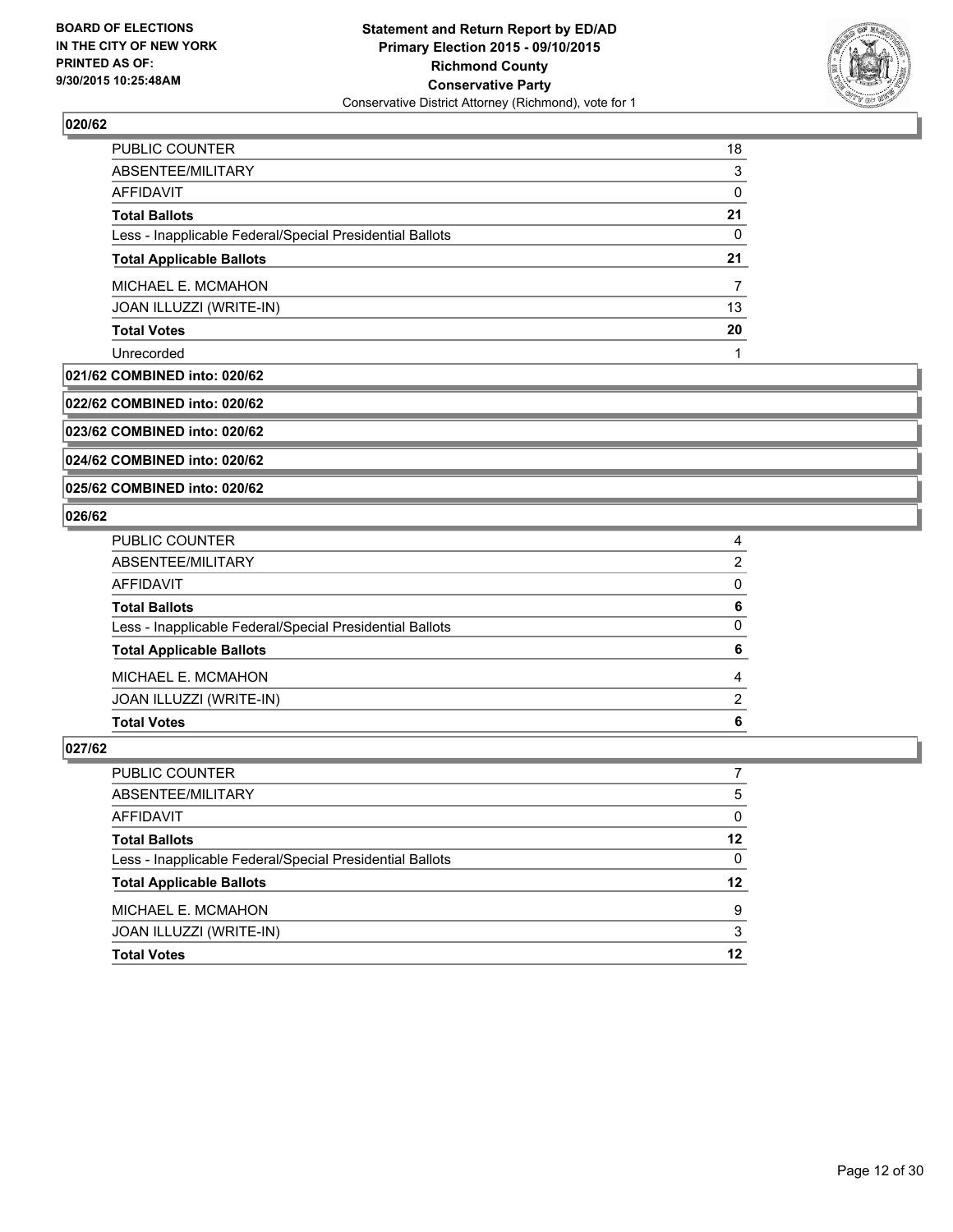

| PUBLIC COUNTER                                           |              |
|----------------------------------------------------------|--------------|
| ABSENTEE/MILITARY                                        | 2            |
| AFFIDAVIT                                                | $\mathbf{0}$ |
| Total Ballots                                            | 9            |
| Less - Inapplicable Federal/Special Presidential Ballots | $\Omega$     |
| <b>Total Applicable Ballots</b>                          | 9            |
| MICHAEL E. MCMAHON                                       | 3            |
| JOAN ILLUZZI (WRITE-IN)                                  | 6            |
| Total Votes                                              | 9            |

#### **029/62**

| PUBLIC COUNTER                                           | 12 |
|----------------------------------------------------------|----|
| ABSENTEE/MILITARY                                        | 0  |
| AFFIDAVIT                                                | 0  |
| <b>Total Ballots</b>                                     | 12 |
| Less - Inapplicable Federal/Special Presidential Ballots | 0  |
| <b>Total Applicable Ballots</b>                          | 12 |
| MICHAEL E. MCMAHON                                       | 5  |
| JOAN ILLUZZI (WRITE-IN)                                  |    |
| <b>Total Votes</b>                                       | 12 |

#### **030/62 COMBINED into: 029/62**

#### **031/62 COMBINED into: 029/62**

#### **032/62**

| <b>Total Votes</b>                                       | 2              |
|----------------------------------------------------------|----------------|
|                                                          |                |
| JOAN ILLUZZI (WRITE-IN)                                  | 2              |
| MICHAEL E. MCMAHON                                       | 0              |
| <b>Total Applicable Ballots</b>                          | $\mathbf{2}$   |
| Less - Inapplicable Federal/Special Presidential Ballots | 0              |
| <b>Total Ballots</b>                                     | $\overline{2}$ |
| AFFIDAVIT                                                | 0              |
| ABSENTEE/MILITARY                                        | 0              |
| PUBLIC COUNTER                                           | 2              |

| <b>PUBLIC COUNTER</b>                                    | 11       |
|----------------------------------------------------------|----------|
| ABSENTEE/MILITARY                                        | 0        |
| <b>AFFIDAVIT</b>                                         | 0        |
| <b>Total Ballots</b>                                     | 11       |
| Less - Inapplicable Federal/Special Presidential Ballots | $\Omega$ |
| <b>Total Applicable Ballots</b>                          | 11       |
| MICHAEL E. MCMAHON                                       |          |
| JOAN ILLUZZI (WRITE-IN)                                  | 9        |
| <b>Total Votes</b>                                       | 10       |
| Unrecorded                                               |          |
| 034/62 COMBINED into: 033/62                             |          |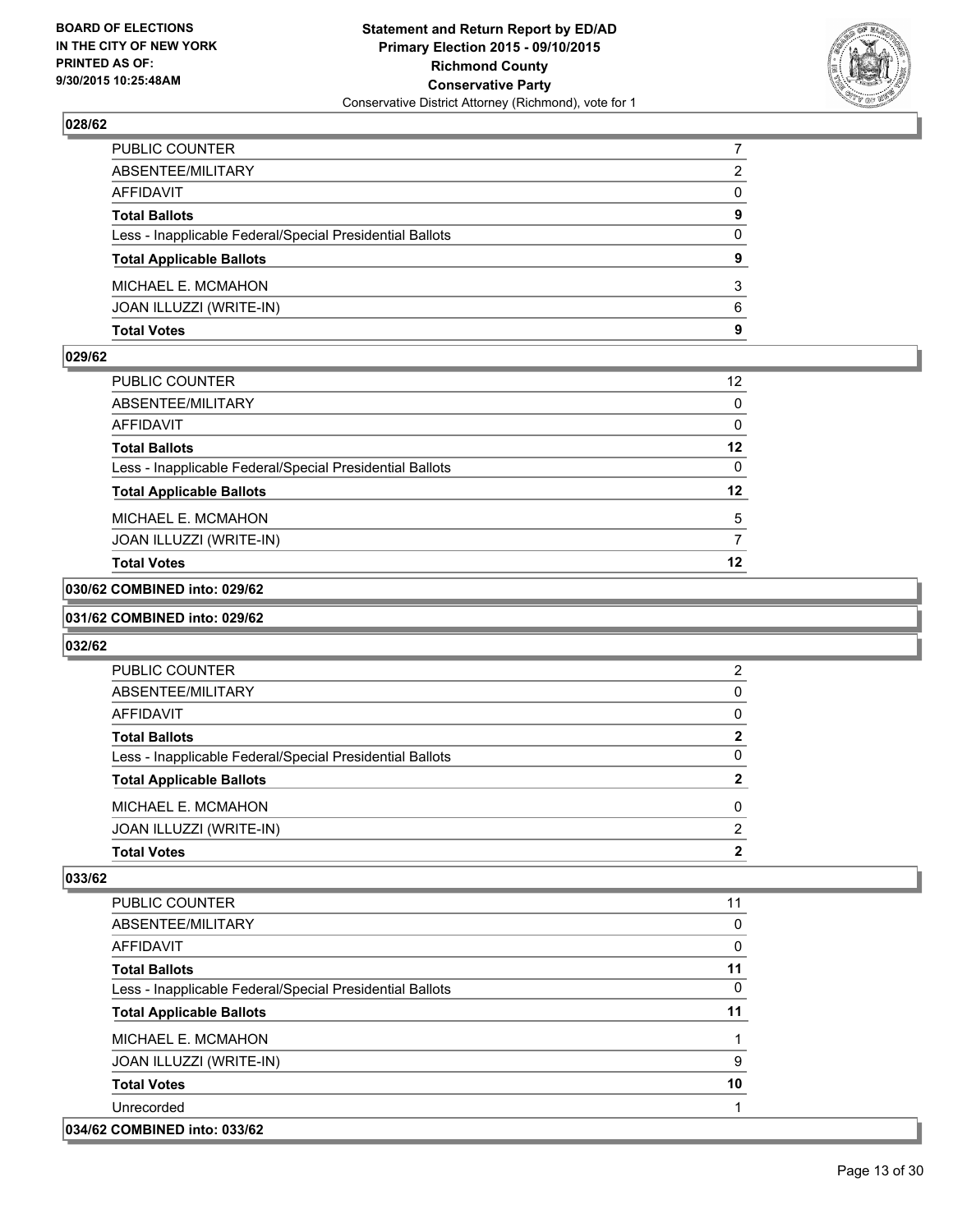

| <b>Total Votes</b>                                       | 16           |
|----------------------------------------------------------|--------------|
| JOAN ILLUZZI (WRITE-IN)                                  | 6            |
| MICHAEL E. MCMAHON                                       | 10           |
| <b>Total Applicable Ballots</b>                          | 16           |
| Less - Inapplicable Federal/Special Presidential Ballots | $\Omega$     |
| <b>Total Ballots</b>                                     | 16           |
| <b>AFFIDAVIT</b>                                         | $\mathbf{0}$ |
| ABSENTEE/MILITARY                                        | $\Omega$     |
| PUBLIC COUNTER                                           | 16           |

#### **036/62 COMBINED into: 035/62**

#### **037/62 COMBINED into: 035/62**

#### **038/62**

| <b>PUBLIC COUNTER</b>                                    | 25 |
|----------------------------------------------------------|----|
| ABSENTEE/MILITARY                                        | 5  |
| AFFIDAVIT                                                | 0  |
| <b>Total Ballots</b>                                     | 30 |
| Less - Inapplicable Federal/Special Presidential Ballots |    |
| <b>Total Applicable Ballots</b>                          | 30 |
| MICHAEL E. MCMAHON                                       | 10 |
| JOAN ILLUZZI (WRITE-IN)                                  | 20 |
| <b>Total Votes</b>                                       | 30 |

**039/62 COMBINED into: 038/62**

**040/62 COMBINED into: 038/62**

**041/62 COMBINED into: 027/62**

#### **042/62 COMBINED into: 027/62**

**043/62 COMBINED into: 028/62**

#### **044/62**

 $|045/62$ 

| <b>PUBLIC COUNTER</b>                                    | 17 |
|----------------------------------------------------------|----|
| ABSENTEE/MILITARY                                        |    |
| <b>AFFIDAVIT</b>                                         | 0  |
| <b>Total Ballots</b>                                     | 18 |
| Less - Inapplicable Federal/Special Presidential Ballots | 0  |
| <b>Total Applicable Ballots</b>                          | 18 |
| MICHAEL E. MCMAHON                                       | 3  |
| <b>JOAN ILLUZZI (WRITE-IN)</b>                           | 15 |
| <b>Total Votes</b>                                       | 18 |
| <b>COMBINED into: 044/62</b>                             |    |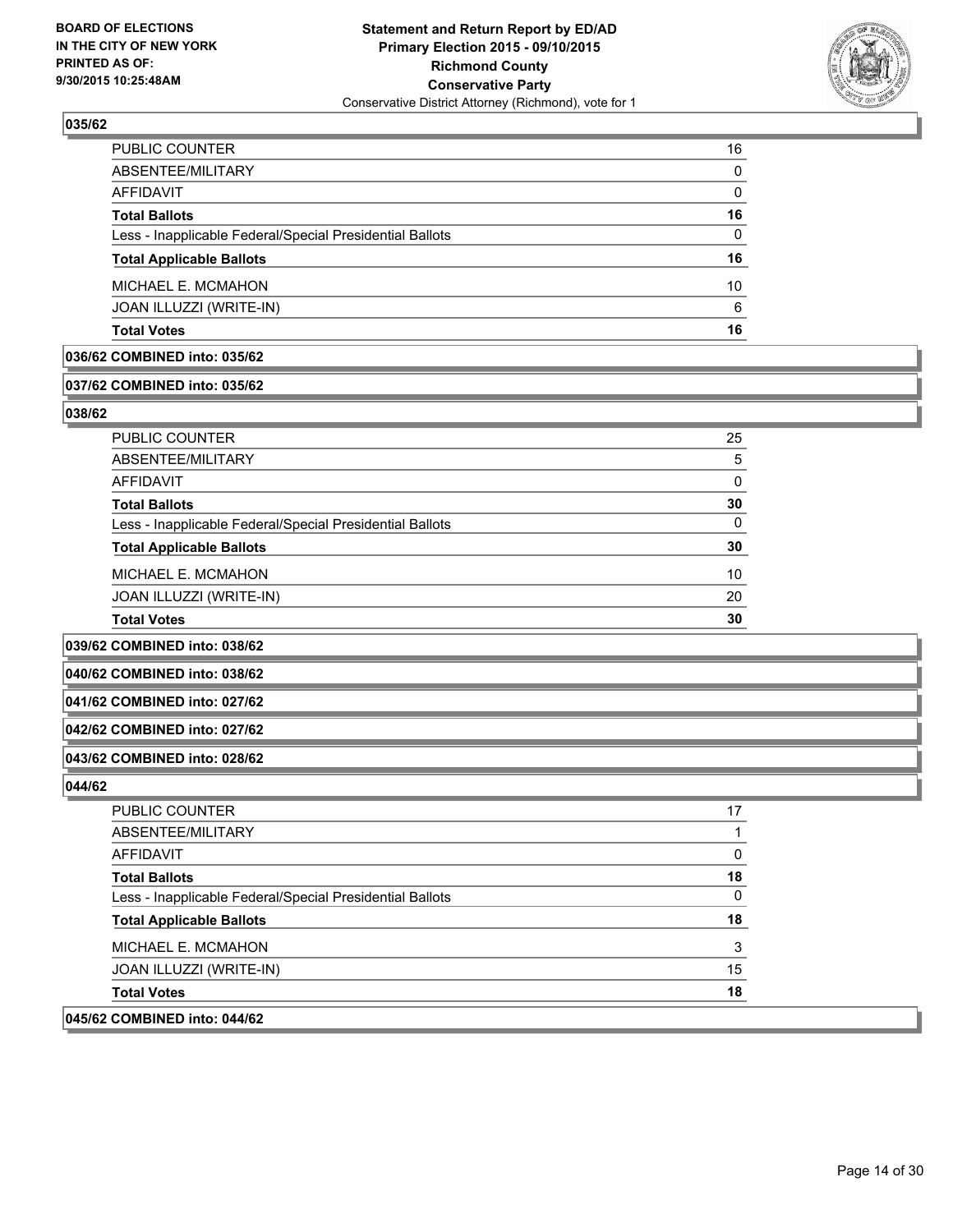

| <b>Total Votes</b>                                       | 17       |
|----------------------------------------------------------|----------|
| JOAN ILLUZZI (WRITE-IN)                                  | 12       |
| MICHAEL E. MCMAHON                                       | 5        |
| <b>Total Applicable Ballots</b>                          | 17       |
| Less - Inapplicable Federal/Special Presidential Ballots | $\Omega$ |
| <b>Total Ballots</b>                                     | 17       |
| AFFIDAVIT                                                | $\Omega$ |
| ABSENTEE/MILITARY                                        | 0        |
| PUBLIC COUNTER                                           | 17       |

### **047/62 COMBINED into: 044/62**

#### **048/62 COMBINED into: 046/62**

#### **049/62 COMBINED into: 046/62**

#### **050/62**

| <b>PUBLIC COUNTER</b>                                    | 21 |
|----------------------------------------------------------|----|
| ABSENTEE/MILITARY                                        |    |
| AFFIDAVIT                                                | 0  |
| <b>Total Ballots</b>                                     | 22 |
| Less - Inapplicable Federal/Special Presidential Ballots | 0  |
| <b>Total Applicable Ballots</b>                          | 22 |
| MICHAEL E. MCMAHON                                       | 6  |
| JOAN ILLUZZI (WRITE-IN)                                  | 16 |
| <b>Total Votes</b>                                       | 22 |
|                                                          |    |

#### **051/62 COMBINED into: 050/62**

#### **052/62 COMBINED into: 050/62**

#### **053/62 COMBINED into: 050/62**

| 055/62 COMBINED into: 050/62                             |    |
|----------------------------------------------------------|----|
| <b>Total Votes</b>                                       | 18 |
| UNATTRIBUTABLE WRITE-IN (WRITE-IN)                       |    |
| JOAN ILLUZZI (WRITE-IN)                                  | 13 |
| MICHAEL E. MCMAHON                                       | 4  |
| <b>Total Applicable Ballots</b>                          | 18 |
| Less - Inapplicable Federal/Special Presidential Ballots | 0  |
| <b>Total Ballots</b>                                     | 18 |
| <b>AFFIDAVIT</b>                                         | 0  |
| ABSENTEE/MILITARY                                        | 0  |
| PUBLIC COUNTER                                           | 18 |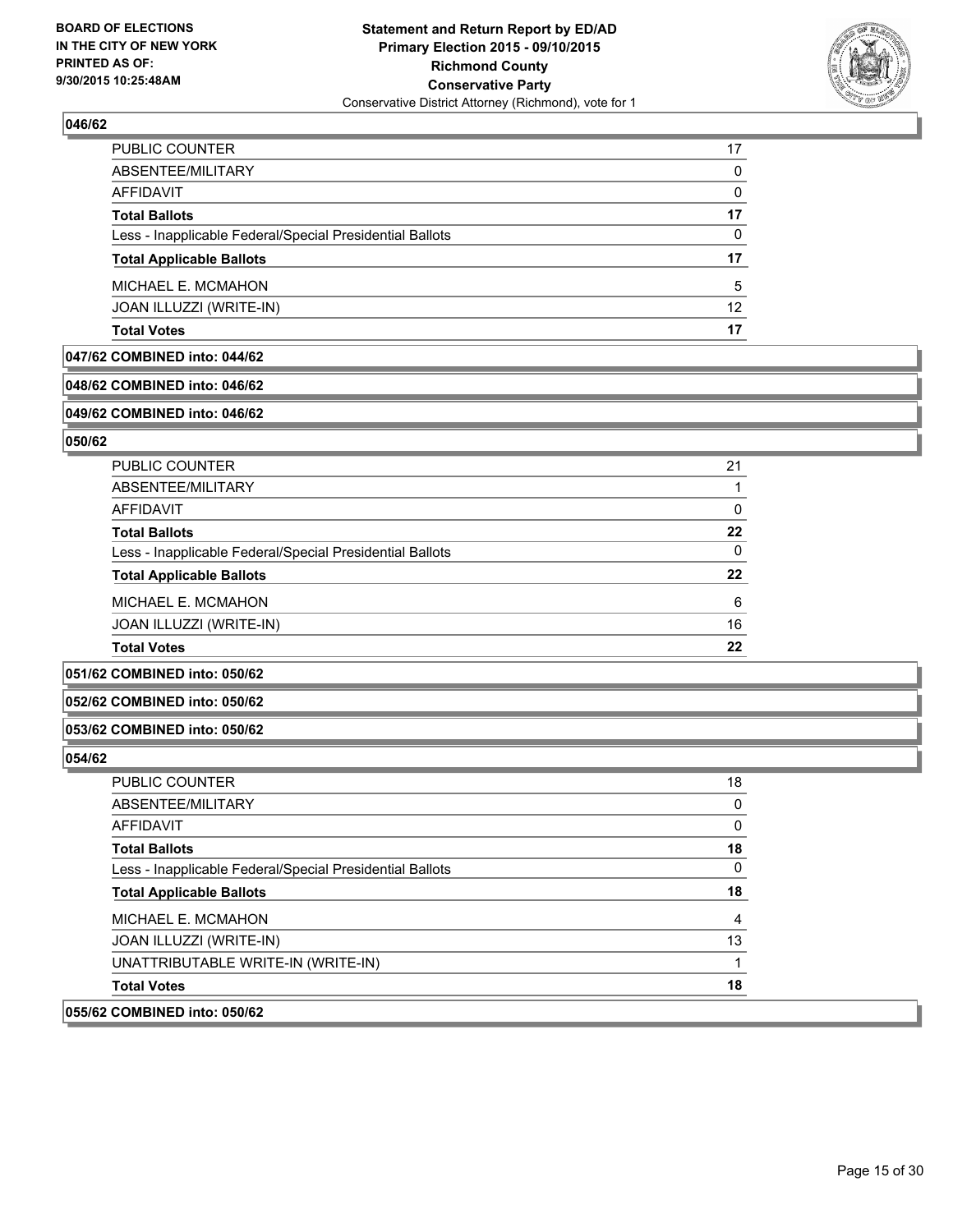

| <b>Total Votes</b>                                       | 17 |
|----------------------------------------------------------|----|
| JOAN ILLUZZI (WRITE-IN)                                  | 12 |
| MICHAEL E. MCMAHON                                       | 5  |
| <b>Total Applicable Ballots</b>                          | 17 |
| Less - Inapplicable Federal/Special Presidential Ballots | 0  |
| <b>Total Ballots</b>                                     | 17 |
| AFFIDAVIT                                                | 0  |
| ABSENTEE/MILITARY                                        | 2  |
| PUBLIC COUNTER                                           | 15 |

**057/62 COMBINED into: 054/62**

**058/62 COMBINED into: 054/62**

**059/62 COMBINED into: 056/62**

**060/62 COMBINED into: 054/62**

**061/62 COMBINED into: 054/62**

**062/62 COMBINED into: 044/62**

#### **063/62**

| <b>Total Ballots</b>                                     | 15           |
|----------------------------------------------------------|--------------|
| Less - Inapplicable Federal/Special Presidential Ballots | $\mathbf{0}$ |
| <b>Total Applicable Ballots</b>                          | 15           |
|                                                          |              |
| MICHAEL E. MCMAHON                                       | 13           |
|                                                          |              |
| JOAN ILLUZZI (WRITE-IN)                                  |              |
| <b>Total Votes</b>                                       | 2<br>15      |

#### **064/62**

| 065/62 COMBINED into: 064/62                             |    |
|----------------------------------------------------------|----|
| <b>Total Votes</b>                                       | 27 |
| JOAN ILLUZZI (WRITE-IN)                                  | 16 |
| MICHAEL E. MCMAHON                                       | 11 |
| <b>Total Applicable Ballots</b>                          | 27 |
| Less - Inapplicable Federal/Special Presidential Ballots | 0  |
| <b>Total Ballots</b>                                     | 27 |
| AFFIDAVIT                                                | 0  |
| ABSENTEE/MILITARY                                        | 7  |
| <b>PUBLIC COUNTER</b>                                    | 20 |

### **066/62 COMBINED into: 064/62**

**067/62 COMBINED into: 064/62**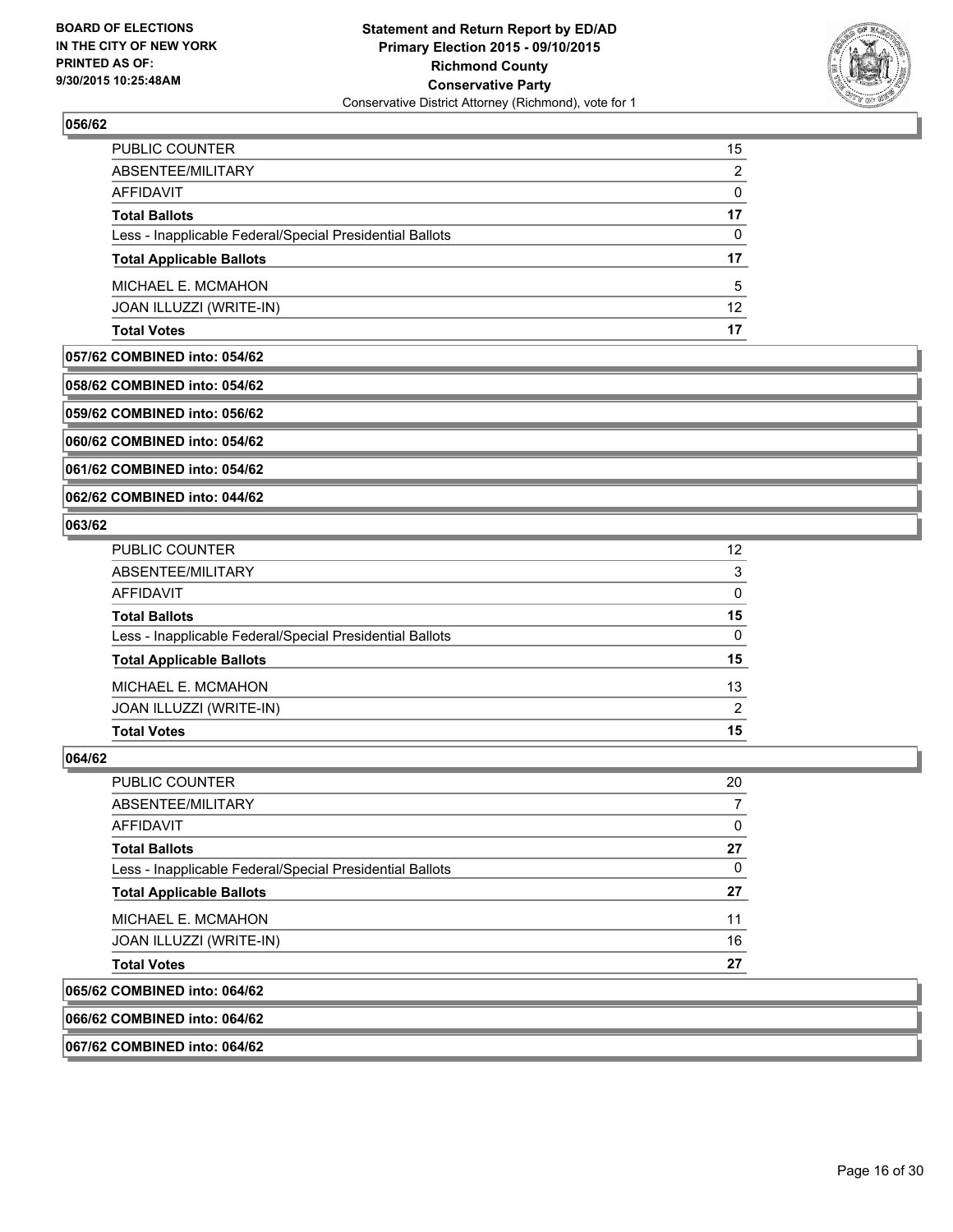

| PUBLIC COUNTER                                           | 13           |
|----------------------------------------------------------|--------------|
| ABSENTEE/MILITARY                                        | $\mathbf{0}$ |
| AFFIDAVIT                                                | $\Omega$     |
| Total Ballots                                            | 13           |
| Less - Inapplicable Federal/Special Presidential Ballots | $\Omega$     |
| <b>Total Applicable Ballots</b>                          | 13           |
| MICHAEL E. MCMAHON                                       | 4            |
| JOAN ILLUZZI (WRITE-IN)                                  | 9            |
| Total Votes                                              | 13           |
|                                                          |              |

#### **069/62 COMBINED into: 068/62**

**070/62** 

| PUBLIC COUNTER                                           | 19      |
|----------------------------------------------------------|---------|
| ABSENTEE/MILITARY                                        | 3       |
| AFFIDAVIT                                                | 0       |
| Total Ballots                                            | 22      |
| Less - Inapplicable Federal/Special Presidential Ballots | 0       |
| <b>Total Applicable Ballots</b>                          | $22 \,$ |
| MICHAEL E. MCMAHON                                       | 11      |
| JOAN ILLUZZI (WRITE-IN)                                  | 11      |
| Total Votes                                              | 22      |
|                                                          |         |

#### **071/62 COMBINED into: 063/62**

| 075/62 COMBINED into: 026/62                             |   |
|----------------------------------------------------------|---|
| 074/62 COMBINED into: 029/62                             |   |
| 073/62 COMBINED into: 068/62                             |   |
| <b>Total Votes</b>                                       | 9 |
| JOAN ILLUZZI (WRITE-IN)                                  | 6 |
| <b>MICHAEL E. MCMAHON</b>                                | 3 |
| <b>Total Applicable Ballots</b>                          | 9 |
| Less - Inapplicable Federal/Special Presidential Ballots |   |
| <b>Total Ballots</b>                                     | 9 |
| AFFIDAVIT                                                |   |
| ABSENTEE/MILITARY                                        |   |
| <b>PUBLIC COUNTER</b>                                    | 9 |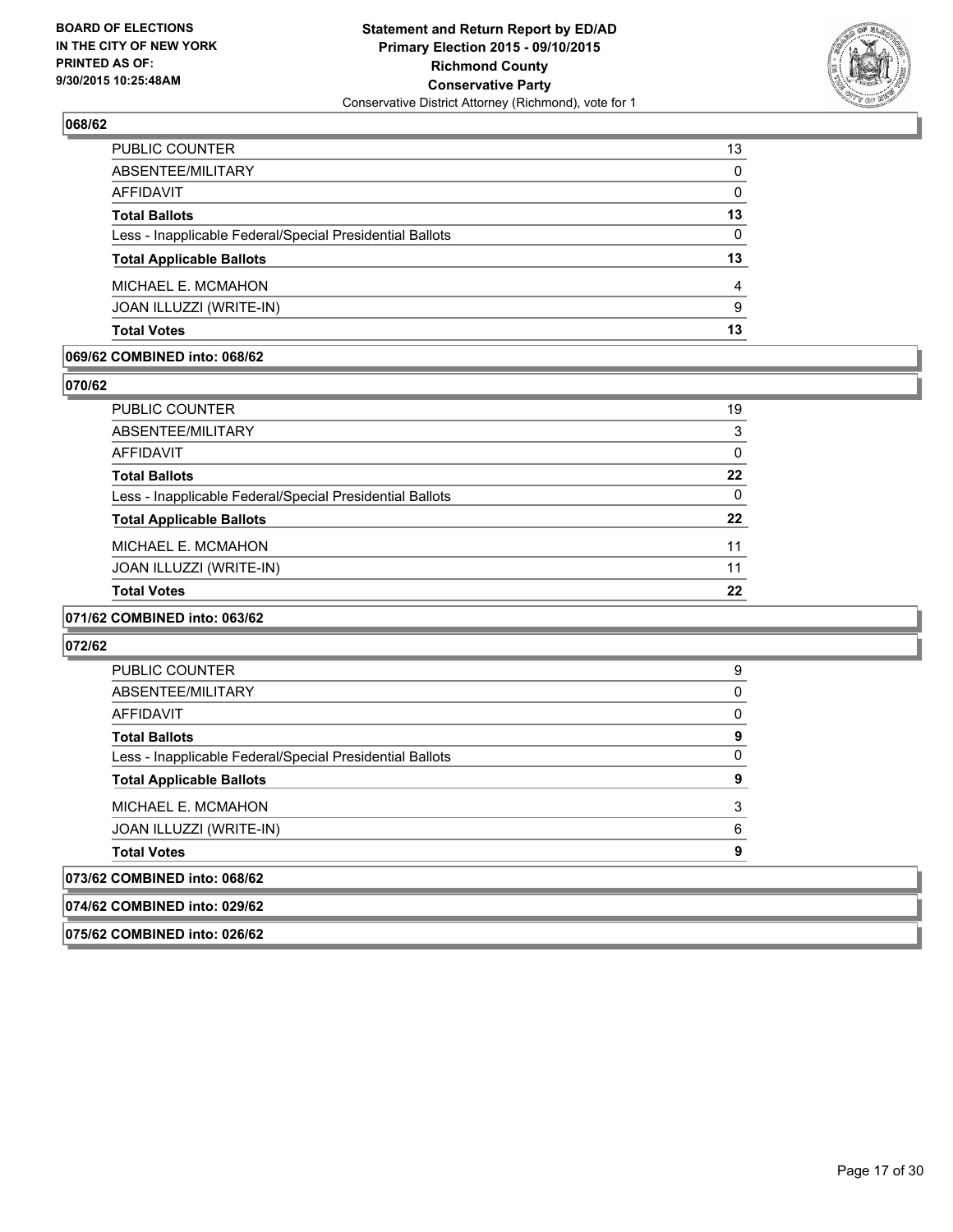

| <b>Total Votes</b>                                       | 6            |
|----------------------------------------------------------|--------------|
| JOAN ILLUZZI (WRITE-IN)                                  | 4            |
| MICHAEL E. MCMAHON                                       | 2            |
| <b>Total Applicable Ballots</b>                          | 6            |
| Less - Inapplicable Federal/Special Presidential Ballots | 0            |
| <b>Total Ballots</b>                                     | 6            |
| <b>AFFIDAVIT</b>                                         | $\mathbf{0}$ |
| ABSENTEE/MILITARY                                        | $\Omega$     |
| PUBLIC COUNTER                                           | 6            |

#### **002/63 COMBINED into: 001/63**

#### **003/63 COMBINED into: 001/63**

#### **004/63**

| PUBLIC COUNTER                                           | 3 |
|----------------------------------------------------------|---|
| ABSENTEE/MILITARY                                        | 3 |
| AFFIDAVIT                                                |   |
| <b>Total Ballots</b>                                     |   |
| Less - Inapplicable Federal/Special Presidential Ballots |   |
| <b>Total Applicable Ballots</b>                          |   |
| MICHAEL E. MCMAHON                                       | 5 |
| <b>JOAN ILLUZZI (WRITE-IN)</b>                           |   |
| <b>Total Votes</b>                                       |   |

**005/63 COMBINED into: 004/63**

**006/63 COMBINED into: 004/63**

**007/63 COMBINED into: 004/63**

#### **008/63 COMBINED into: 001/63**

#### **009/63 COMBINED into: 054/62**

| <b>Total Votes</b>                                       | 9 |
|----------------------------------------------------------|---|
| JOAN ILLUZZI (WRITE-IN)                                  | 4 |
| MICHAEL E. MCMAHON                                       | 5 |
| <b>Total Applicable Ballots</b>                          | 9 |
| Less - Inapplicable Federal/Special Presidential Ballots | 0 |
| <b>Total Ballots</b>                                     | 9 |
| AFFIDAVIT                                                | 0 |
| ABSENTEE/MILITARY                                        | 0 |
| PUBLIC COUNTER                                           | 9 |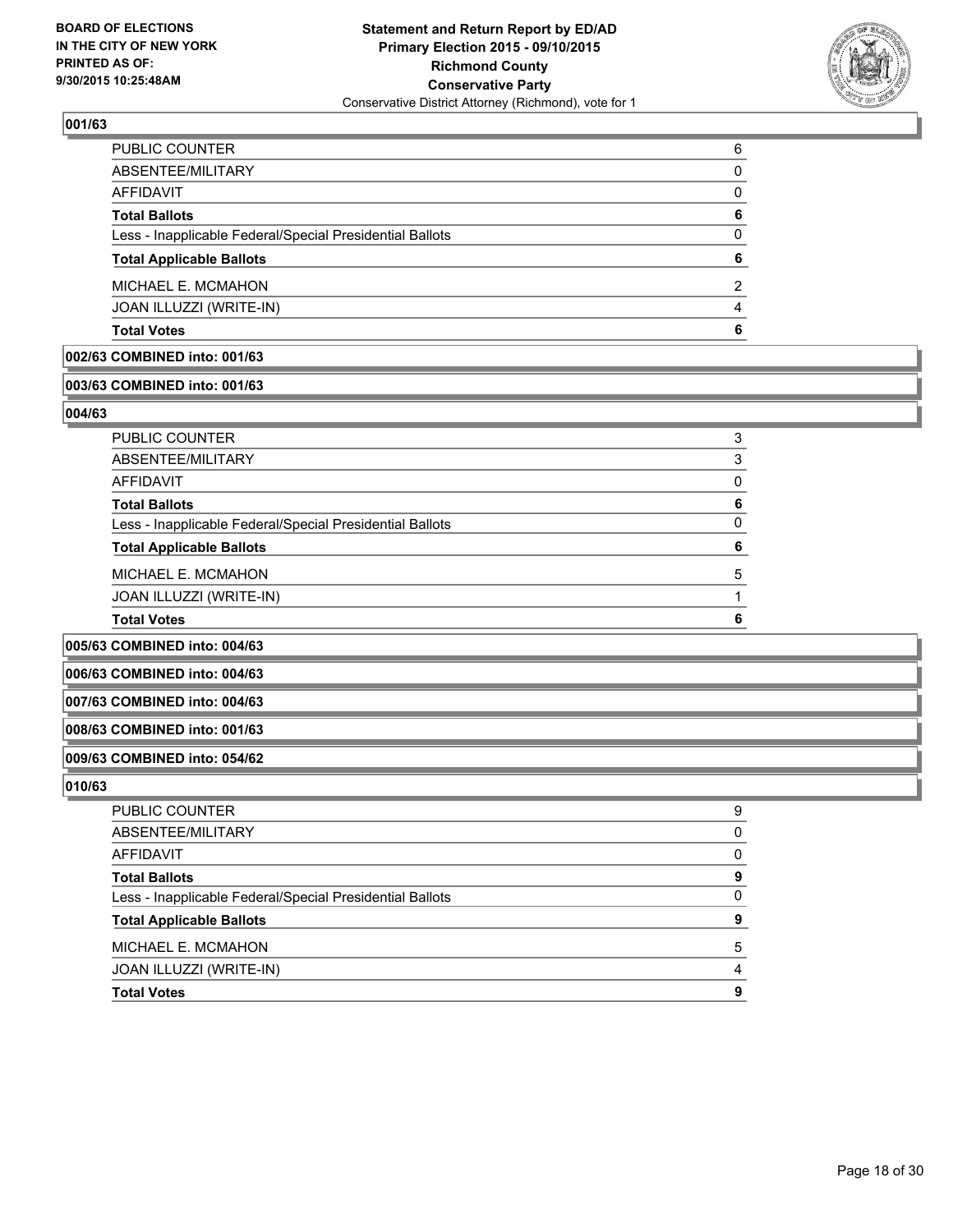

| <b>Total Votes</b>                                       | 11           |
|----------------------------------------------------------|--------------|
| <b>JOAN ILLUZZI (WRITE-IN)</b>                           | 8            |
| MICHAEL E. MCMAHON                                       | 3            |
| <b>Total Applicable Ballots</b>                          | 11           |
| Less - Inapplicable Federal/Special Presidential Ballots | $\mathbf{0}$ |
| <b>Total Ballots</b>                                     | 11           |
| AFFIDAVIT                                                | 0            |
| ABSENTEE/MILITARY                                        |              |
| PUBLIC COUNTER                                           | 10           |

### **012/63 COMBINED into: 011/63**

#### **013/63 COMBINED into: 011/63**

#### **014/63 COMBINED into: 011/63**

#### **015/63**

| PUBLIC COUNTER                                           | 8 |
|----------------------------------------------------------|---|
| ABSENTEE/MILITARY                                        | 0 |
| <b>AFFIDAVIT</b>                                         | 0 |
| <b>Total Ballots</b>                                     | 8 |
| Less - Inapplicable Federal/Special Presidential Ballots | 0 |
| <b>Total Applicable Ballots</b>                          | 8 |
| MICHAEL E. MCMAHON                                       | 4 |
| <b>JOAN ILLUZZI (WRITE-IN)</b>                           | 4 |
| <b>Total Votes</b>                                       | 8 |

#### **016/63**

| <b>PUBLIC COUNTER</b>                                    | 4 |
|----------------------------------------------------------|---|
| ABSENTEE/MILITARY                                        |   |
| AFFIDAVIT                                                | 0 |
| <b>Total Ballots</b>                                     | 5 |
| Less - Inapplicable Federal/Special Presidential Ballots | 0 |
| <b>Total Applicable Ballots</b>                          | 5 |
| MICHAEL E. MCMAHON                                       |   |
| JOAN ILLUZZI (WRITE-IN)                                  | 4 |
| <b>Total Votes</b>                                       | 5 |
|                                                          |   |

#### **017/63 COMBINED into: 010/63**

| PUBLIC COUNTER                                           | 2 |
|----------------------------------------------------------|---|
| ABSENTEE/MILITARY                                        | 0 |
| AFFIDAVIT                                                | 0 |
| <b>Total Ballots</b>                                     | 2 |
| Less - Inapplicable Federal/Special Presidential Ballots | 0 |
| <b>Total Applicable Ballots</b>                          | າ |
| MICHAEL E. MCMAHON                                       |   |
| JOAN ILLUZZI (WRITE-IN)                                  |   |
| <b>Total Votes</b>                                       |   |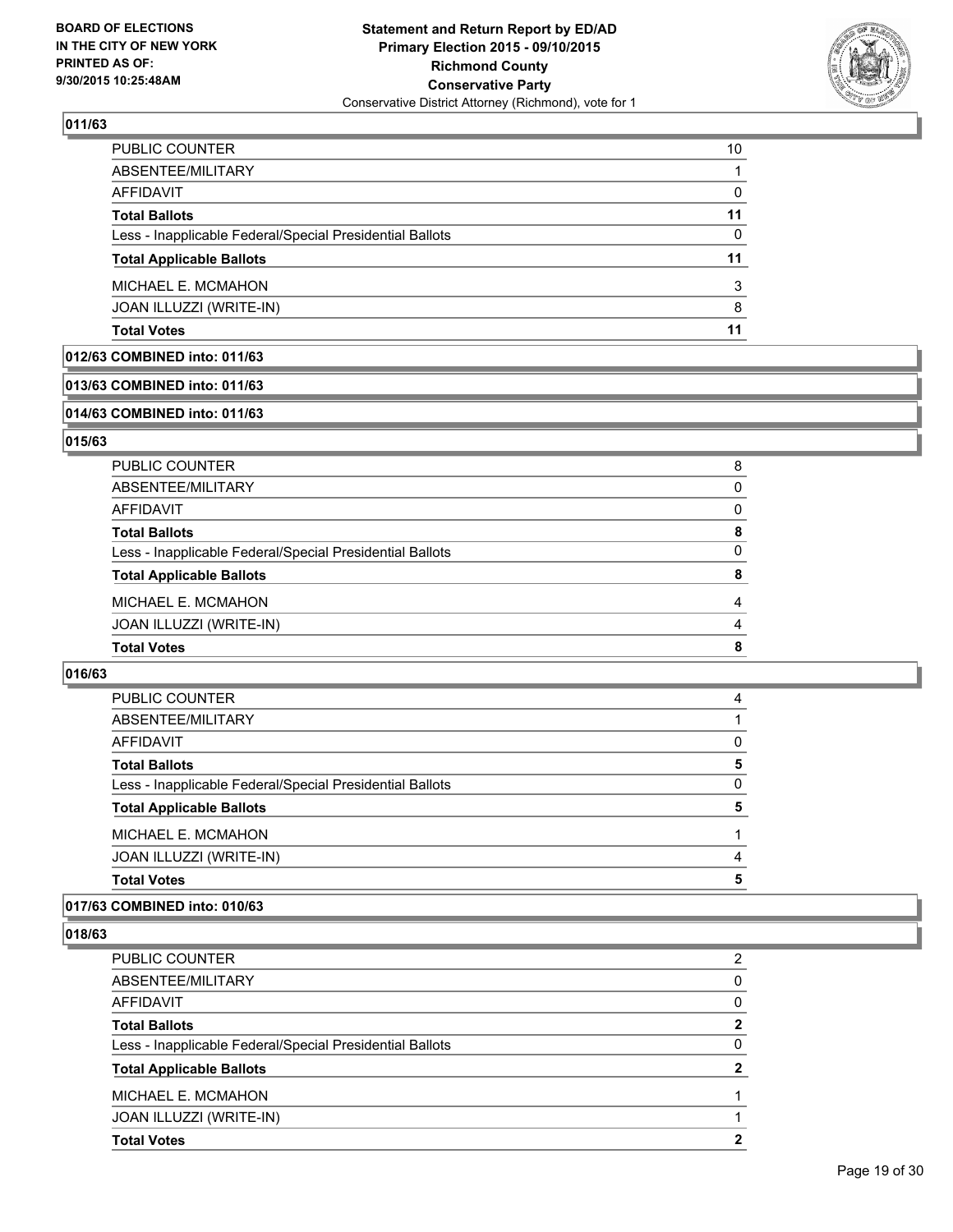

#### **019/63 COMBINED into: 018/63**

**020/63 COMBINED into: 068/62**

**021/63 COMBINED into: 015/63**

**022/63 COMBINED into: 015/63**

**023/63 COMBINED into: 015/63**

#### **024/63**

| <b>PUBLIC COUNTER</b>                                    | 2 |
|----------------------------------------------------------|---|
| ABSENTEE/MILITARY                                        | 0 |
| AFFIDAVIT                                                | 2 |
| <b>Total Ballots</b>                                     | 4 |
| Less - Inapplicable Federal/Special Presidential Ballots | 0 |
| <b>Total Applicable Ballots</b>                          |   |
| MICHAEL E. MCMAHON                                       |   |
| JOAN ILLUZZI (WRITE-IN)                                  | 3 |
| <b>Total Votes</b>                                       | 4 |

**025/63 COMBINED into: 024/63**

**026/63 COMBINED into: 024/63**

**027/63 COMBINED into: 016/63**

#### **028/63 COMBINED into: 016/63**

**029/63** 

| <b>PUBLIC COUNTER</b>                                    | я |
|----------------------------------------------------------|---|
| ABSENTEE/MILITARY                                        |   |
| AFFIDAVIT                                                |   |
| <b>Total Ballots</b>                                     | 9 |
| Less - Inapplicable Federal/Special Presidential Ballots |   |
| <b>Total Applicable Ballots</b>                          | q |
| MICHAEL E. MCMAHON                                       | 5 |
| JOAN ILLUZZI (WRITE-IN)                                  |   |
| <b>Total Votes</b>                                       | o |

### **030/63 COMBINED into: 029/63**

**031/63 COMBINED into: 029/63**

| 033/63 COMBINED into: 032/63                             |   |
|----------------------------------------------------------|---|
| <b>Total Votes</b>                                       | 4 |
| JOAN ILLUZZI (WRITE-IN)                                  | 2 |
| MICHAEL E. MCMAHON                                       | 2 |
| <b>Total Applicable Ballots</b>                          | 4 |
| Less - Inapplicable Federal/Special Presidential Ballots | 0 |
| <b>Total Ballots</b>                                     | 4 |
| <b>AFFIDAVIT</b>                                         | 0 |
| ABSENTEE/MILITARY                                        | 0 |
| <b>PUBLIC COUNTER</b>                                    | 4 |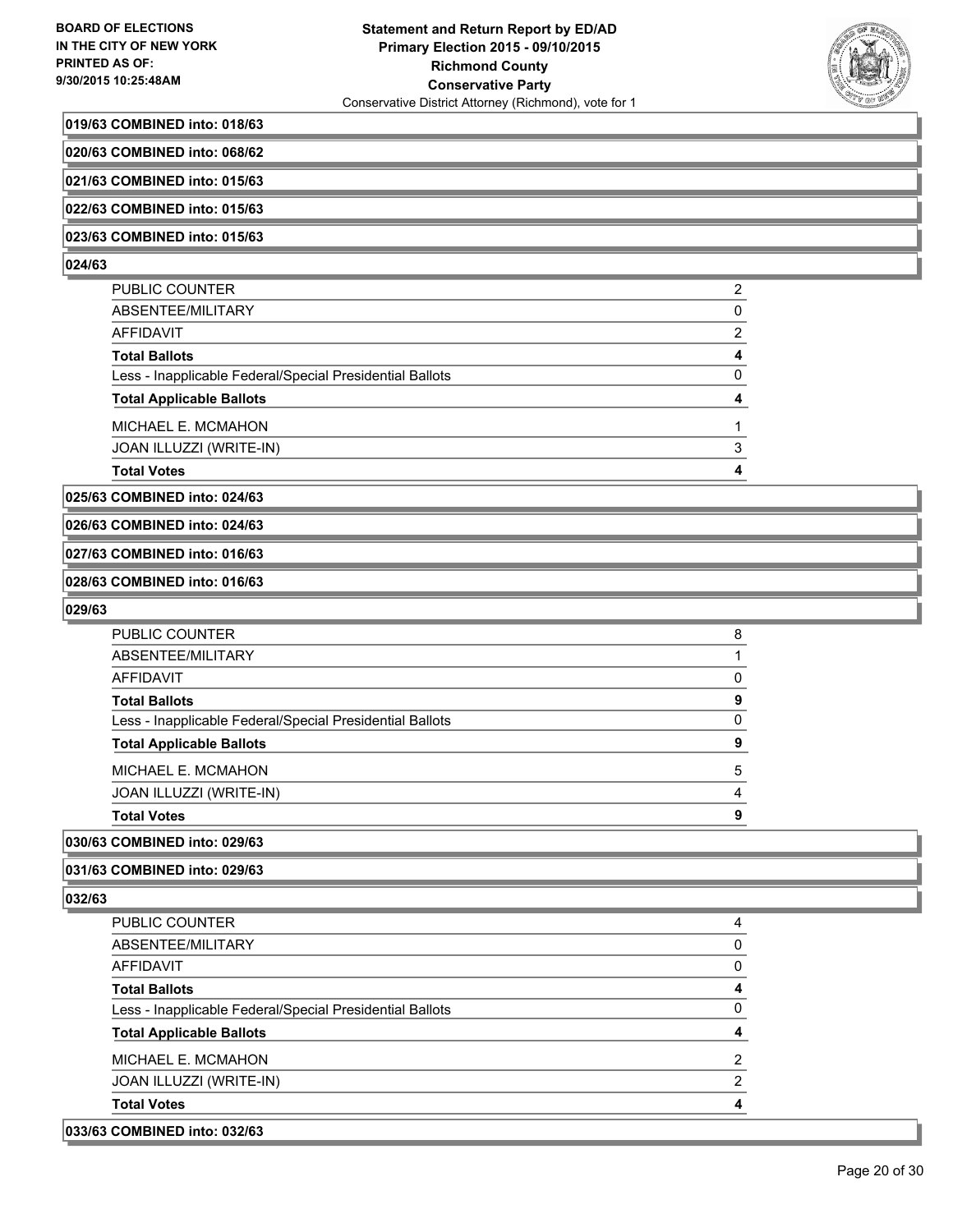

#### **034/63 COMBINED into: 032/63**

| E.<br>nz<br>ס וכי. |
|--------------------|
|--------------------|

| PUBLIC COUNTER                                           | 28 |
|----------------------------------------------------------|----|
| ABSENTEE/MILITARY                                        |    |
| AFFIDAVIT                                                | 0  |
| <b>Total Ballots</b>                                     | 29 |
| Less - Inapplicable Federal/Special Presidential Ballots | 0  |
| <b>Total Applicable Ballots</b>                          | 29 |
| MICHAEL E. MCMAHON                                       | 10 |
| JOAN ILLUZZI (WRITE-IN)                                  | 17 |
|                                                          |    |
| <b>Total Votes</b>                                       | 27 |

#### **036/63 COMBINED into: 010/63**

**037/63 COMBINED into: 063/61**

**038/63 COMBINED into: 063/61**

**039/63 COMBINED into: 063/61**

**040/63 COMBINED into: 063/61**

**041/63 COMBINED into: 026/61**

#### **042/63**

| <b>Total Votes</b>                                       | o |
|----------------------------------------------------------|---|
| <b>MICHAEL E. MCMAHON</b>                                | O |
| <b>Total Applicable Ballots</b>                          | 0 |
| Less - Inapplicable Federal/Special Presidential Ballots | 0 |
| <b>Total Ballots</b>                                     | 0 |
| <b>AFFIDAVIT</b>                                         | 0 |
| ABSENTEE/MILITARY                                        | 0 |
| PUBLIC COUNTER                                           | 0 |

#### **043/63 COMBINED into: 042/63**

#### **044/63 COMBINED into: 042/63**

#### **045/63 COMBINED into: 042/63**

| 048/63 COMBINED into: 072/62                             |    |
|----------------------------------------------------------|----|
| 047/63 COMBINED into: 046/63                             |    |
| <b>Total Votes</b>                                       | 16 |
| JOAN ILLUZZI (WRITE-IN)                                  | 5  |
| MICHAEL E. MCMAHON                                       | 11 |
| <b>Total Applicable Ballots</b>                          | 16 |
| Less - Inapplicable Federal/Special Presidential Ballots | 0  |
| <b>Total Ballots</b>                                     | 16 |
| <b>AFFIDAVIT</b>                                         | 0  |
| ABSENTEE/MILITARY                                        | 0  |
| <b>PUBLIC COUNTER</b>                                    | 16 |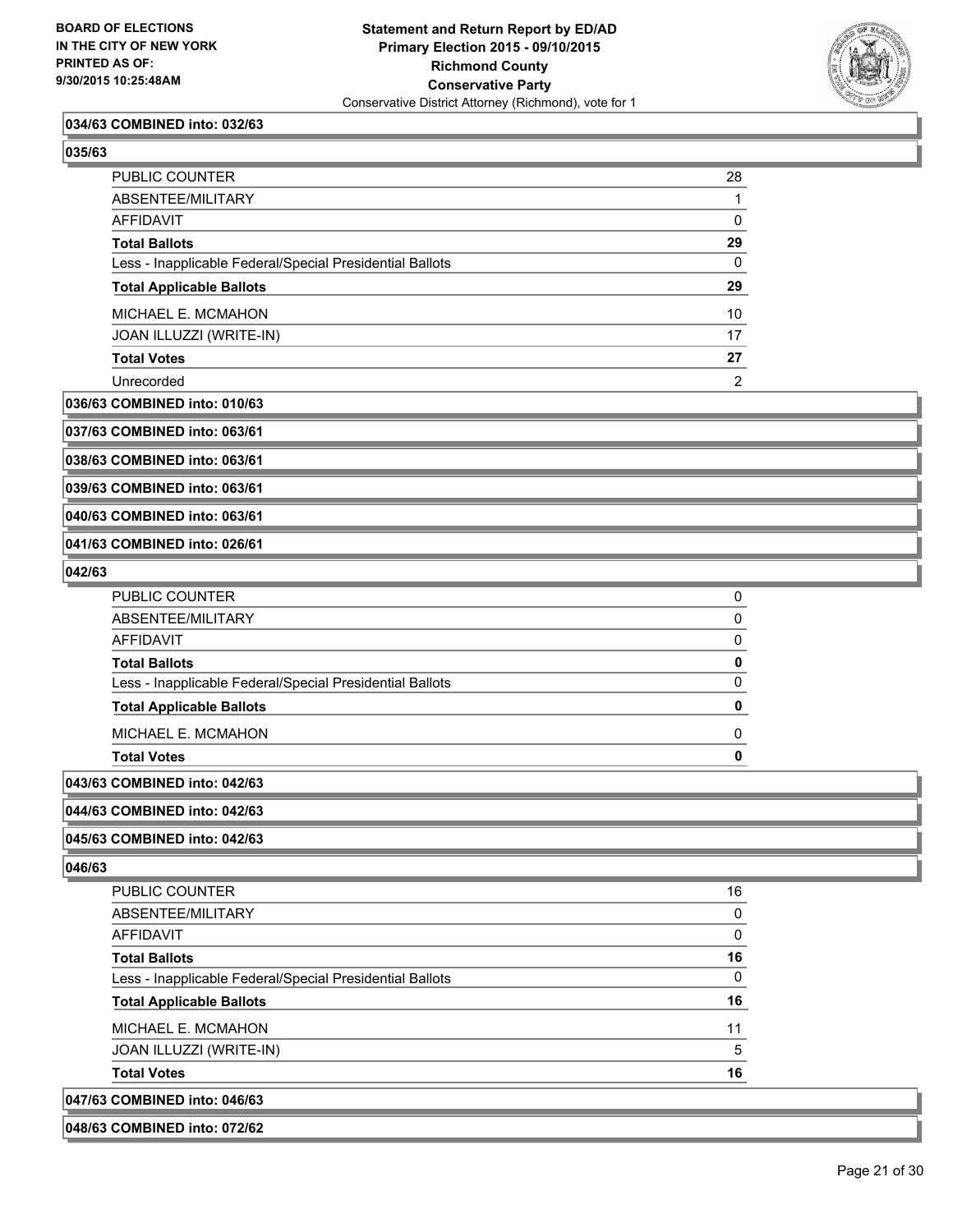

| <b>PUBLIC COUNTER</b>                                    | 26 |
|----------------------------------------------------------|----|
| ABSENTEE/MILITARY                                        |    |
| AFFIDAVIT                                                | 0  |
| <b>Total Ballots</b>                                     | 27 |
| Less - Inapplicable Federal/Special Presidential Ballots | 0  |
| <b>Total Applicable Ballots</b>                          | 27 |
| MICHAEL E. MCMAHON                                       | 7  |
| JOAN ILLUZZI (WRITE-IN)                                  | 19 |
| <b>Total Votes</b>                                       | 26 |
| Unrecorded                                               |    |

### **050/63 COMBINED into: 049/63**

#### **051/63 COMBINED into: 049/63**

**052/63** 

| <b>Total Votes</b>                                       |   |
|----------------------------------------------------------|---|
| JOAN ILLUZZI (WRITE-IN)                                  | າ |
| MICHAEL E. MCMAHON                                       |   |
| <b>Total Applicable Ballots</b>                          |   |
| Less - Inapplicable Federal/Special Presidential Ballots | 0 |
| <b>Total Ballots</b>                                     | 3 |
| <b>AFFIDAVIT</b>                                         | 0 |
| ABSENTEE/MILITARY                                        | 0 |
| PUBLIC COUNTER                                           | 3 |

**053/63 COMBINED into: 070/62**

**054/63 COMBINED into: 070/62**

**055/63 COMBINED into: 070/62**

#### **056/63 COMBINED into: 024/63**

#### **057/63**

| PUBLIC COUNTER<br>ABSENTEE/MILITARY                      |   |
|----------------------------------------------------------|---|
|                                                          |   |
| AFFIDAVIT                                                |   |
| <b>Total Ballots</b>                                     | 8 |
| Less - Inapplicable Federal/Special Presidential Ballots |   |
| <b>Total Applicable Ballots</b>                          | 8 |
| MICHAEL E. MCMAHON                                       |   |
| <b>JOAN ILLUZZI (WRITE-IN)</b>                           |   |
| <b>Total Votes</b>                                       | 8 |
| 058/63 COMBINED into: 057/63                             |   |
| 059/63 COMBINED into: 035/61                             |   |

059/63

**060/63 COMBINED into: 035/63**

**061/63 COMBINED into: 037/61**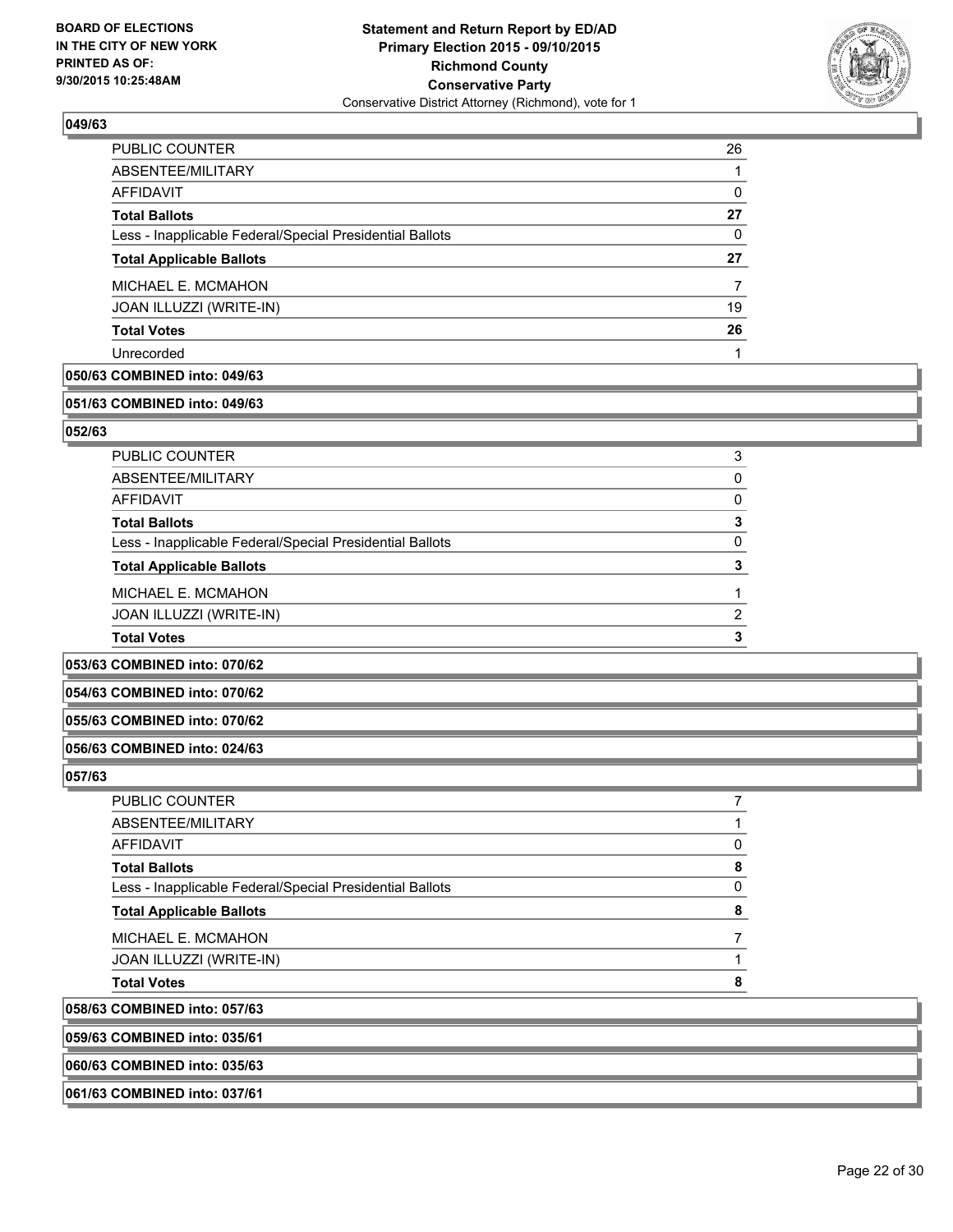

| PUBLIC COUNTER                                           | 11             |
|----------------------------------------------------------|----------------|
| ABSENTEE/MILITARY                                        | $\Omega$       |
| AFFIDAVIT                                                | $\mathbf{0}$   |
| Total Ballots                                            | 11             |
| Less - Inapplicable Federal/Special Presidential Ballots | $\mathbf{0}$   |
| <b>Total Applicable Ballots</b>                          | 11             |
| MICHAEL E. MCMAHON                                       |                |
| JOAN ILLUZZI (WRITE-IN)                                  | $\overline{4}$ |
| Total Votes                                              | 11             |
|                                                          |                |

#### **063/63 COMBINED into: 035/63**

**064/63** 

| PUBLIC COUNTER                                           | 24 |
|----------------------------------------------------------|----|
| ABSENTEE/MILITARY                                        | 1  |
| AFFIDAVIT                                                | 0  |
| Total Ballots                                            | 25 |
| Less - Inapplicable Federal/Special Presidential Ballots | 0  |
| <b>Total Applicable Ballots</b>                          | 25 |
| MICHAEL E. MCMAHON                                       | 20 |
| JOAN ILLUZZI (WRITE-IN)                                  | 5  |
| Total Votes                                              | 25 |
|                                                          |    |

#### **065/63**

| PUBLIC COUNTER                                           | 8  |
|----------------------------------------------------------|----|
| ABSENTEE/MILITARY                                        | 2  |
| AFFIDAVIT                                                | 0  |
| <b>Total Ballots</b>                                     | 10 |
| Less - Inapplicable Federal/Special Presidential Ballots | 0  |
| <b>Total Applicable Ballots</b>                          | 10 |
| MICHAEL E. MCMAHON                                       | 5  |
| JOAN ILLUZZI (WRITE-IN)                                  | 5  |
| <b>Total Votes</b>                                       | 10 |
| 2 COMRINED into: 064/62                                  |    |

## **066/63 COMBINED into: 064/63 067/63 COMBINED into: 064/63 068/63 COMBINED into: 057/63 069/63 COMBINED into: 070/62 070/63 COMBINED into: 052/63**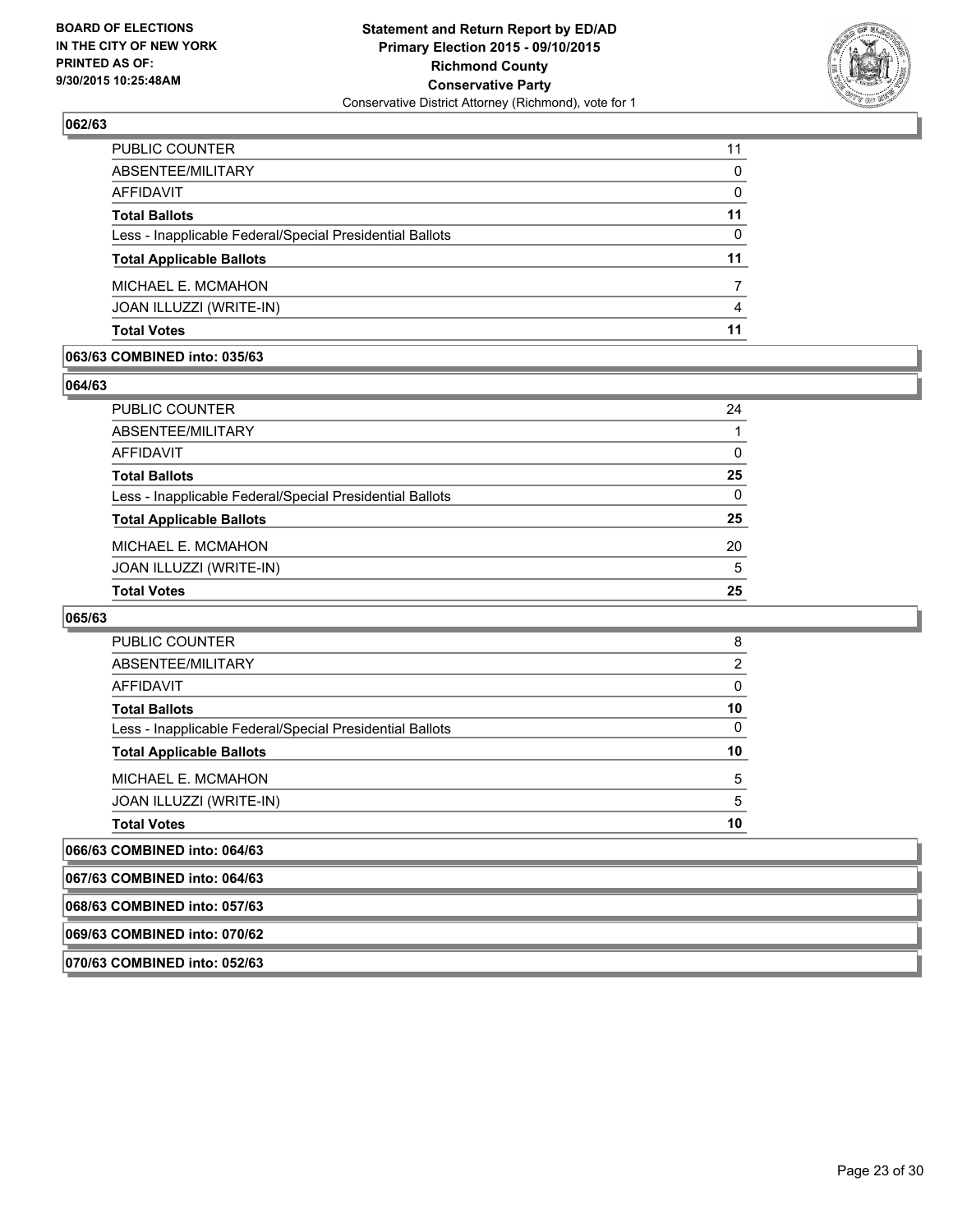

| <b>Total Votes</b>                                       | O        |
|----------------------------------------------------------|----------|
| MICHAEL E. MCMAHON                                       | 0        |
| <b>Total Applicable Ballots</b>                          | 0        |
| Less - Inapplicable Federal/Special Presidential Ballots | $\Omega$ |
| <b>Total Ballots</b>                                     | 0        |
| AFFIDAVIT                                                | $\Omega$ |
| ABSENTEE/MILITARY                                        | 0        |
| PUBLIC COUNTER                                           | 0        |

## **072/63 COMBINED into: 062/63**

#### **073/63 COMBINED into: 010/63**

#### **074/63 COMBINED into: 062/63**

| <b>PUBLIC COUNTER</b>                                    | 0 |
|----------------------------------------------------------|---|
| ABSENTEE/MILITARY                                        |   |
| <b>AFFIDAVIT</b>                                         |   |
| <b>Total Ballots</b>                                     | O |
| Less - Inapplicable Federal/Special Presidential Ballots |   |
| <b>Total Applicable Ballots</b>                          | 0 |
| MICHAEL E. MCMAHON                                       | 0 |
| <b>Total Votes</b>                                       |   |
| 076/63 COMBINED into: 042/63                             |   |
| 077/63 COMBINED into: 018/63                             |   |
| 078/63 COMBINED into: 032/63                             |   |
| 079/63 COMBINED into: 052/63                             |   |
| 080/63 COMBINED into: 001/63                             |   |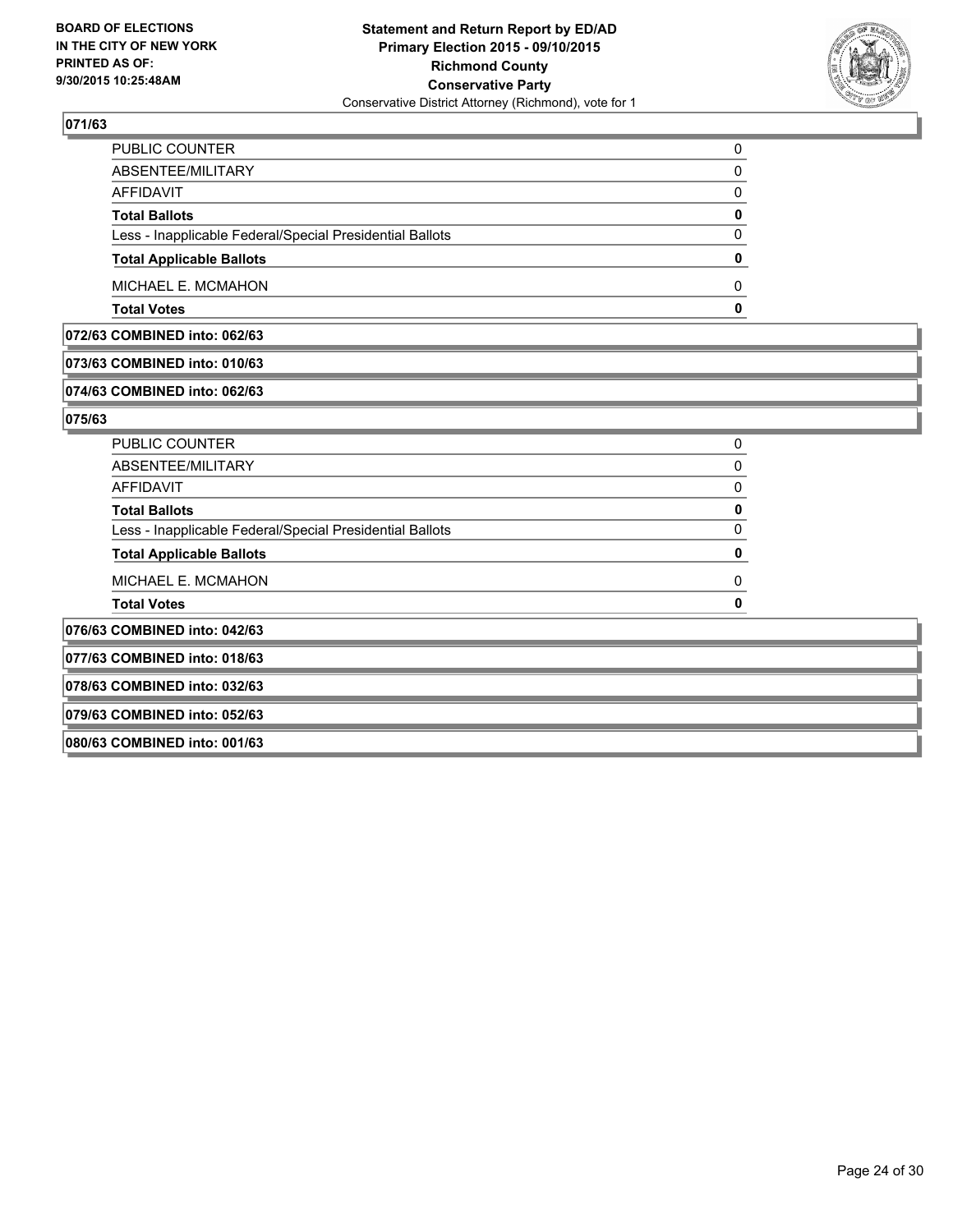

| PUBLIC COUNTER                                           | 13           |
|----------------------------------------------------------|--------------|
| ABSENTEE/MILITARY                                        | $\mathbf{0}$ |
| AFFIDAVIT                                                | $\mathbf{0}$ |
| <b>Total Ballots</b>                                     | 13           |
| Less - Inapplicable Federal/Special Presidential Ballots | $\Omega$     |
| <b>Total Applicable Ballots</b>                          | 13           |
| MICHAEL E. MCMAHON                                       | 6            |
| JOAN ILLUZZI (WRITE-IN)                                  | 7            |
| Total Votes                                              | 13           |

#### **002/64**

| PUBLIC COUNTER                                           | 39             |
|----------------------------------------------------------|----------------|
| ABSENTEE/MILITARY                                        | $\overline{2}$ |
| AFFIDAVIT                                                | 0              |
| Total Ballots                                            | 41             |
| Less - Inapplicable Federal/Special Presidential Ballots | 0              |
| <b>Total Applicable Ballots</b>                          | 41             |
| MICHAEL E. MCMAHON                                       | 8              |
| JOAN ILLUZZI (WRITE-IN)                                  | 33             |
| Total Votes                                              | 41             |

**003/64 COMBINED into: 002/64**

**004/64 COMBINED into: 002/64**

**005/64 COMBINED into: 002/64**

**006/64 COMBINED into: 001/64**

**007/64 COMBINED into: 001/64**

**008/64 COMBINED into: 002/64**

**009/64 COMBINED into: 056/62**

**010/64 COMBINED into: 056/62**

| <b>PUBLIC COUNTER</b>                                    | 12 |
|----------------------------------------------------------|----|
| ABSENTEE/MILITARY                                        |    |
| AFFIDAVIT                                                | 0  |
| <b>Total Ballots</b>                                     | 13 |
| Less - Inapplicable Federal/Special Presidential Ballots | 0  |
| <b>Total Applicable Ballots</b>                          | 13 |
| MICHAEL E. MCMAHON                                       | 2  |
| JOAN ILLUZZI (WRITE-IN)                                  | 11 |
| <b>Total Votes</b>                                       | 13 |
| 012/64 COMBINED into: 011/64                             |    |
| 013/64 COMBINED into: 011/64                             |    |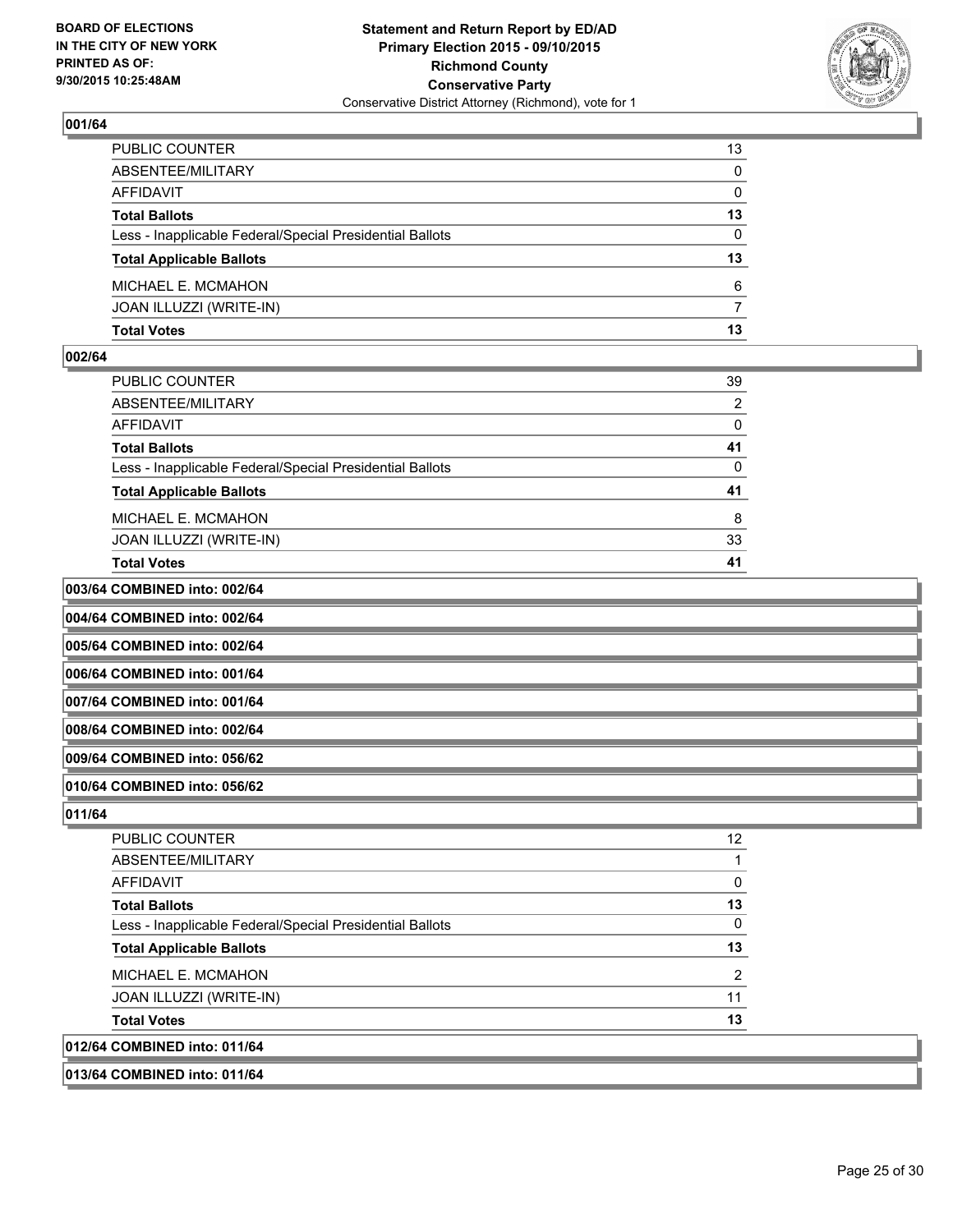

| PUBLIC COUNTER                                           | 17       |
|----------------------------------------------------------|----------|
| ABSENTEE/MILITARY                                        | 2        |
| AFFIDAVIT                                                | $\Omega$ |
| Total Ballots                                            | 19       |
| Less - Inapplicable Federal/Special Presidential Ballots | $\Omega$ |
| <b>Total Applicable Ballots</b>                          | 19       |
| MICHAEL E. MCMAHON                                       | 6        |
| JOAN ILLUZZI (WRITE-IN)                                  | 13       |
| Total Votes                                              | 19       |
|                                                          |          |

#### **015/64 COMBINED into: 014/64**

**016/64** 

| PUBLIC COUNTER                                           | 30 |
|----------------------------------------------------------|----|
| ABSENTEE/MILITARY                                        | 5  |
| AFFIDAVIT                                                | 0  |
| <b>Total Ballots</b>                                     | 35 |
| Less - Inapplicable Federal/Special Presidential Ballots | 0  |
| <b>Total Applicable Ballots</b>                          | 35 |
| MICHAEL E. MCMAHON                                       | 15 |
| JOAN ILLUZZI (WRITE-IN)                                  | 20 |
| <b>Total Votes</b>                                       | 35 |

#### **017/64 COMBINED into: 016/64**

#### **018/64**

| 019/64 COMBINED into: 016/64                             |    |
|----------------------------------------------------------|----|
| <b>Total Votes</b>                                       | 23 |
| JOAN ILLUZZI (WRITE-IN)                                  | 15 |
| MICHAEL E. MCMAHON                                       | 8  |
| <b>Total Applicable Ballots</b>                          | 23 |
| Less - Inapplicable Federal/Special Presidential Ballots | 0  |
| <b>Total Ballots</b>                                     | 23 |
| AFFIDAVIT                                                | 2  |
| ABSENTEE/MILITARY                                        | 2  |
| PUBLIC COUNTER                                           | 19 |

**020/64 COMBINED into: 018/64**

**021/64 COMBINED into: 018/64**

**022/64 COMBINED into: 018/64**

**023/64 COMBINED into: 063/62**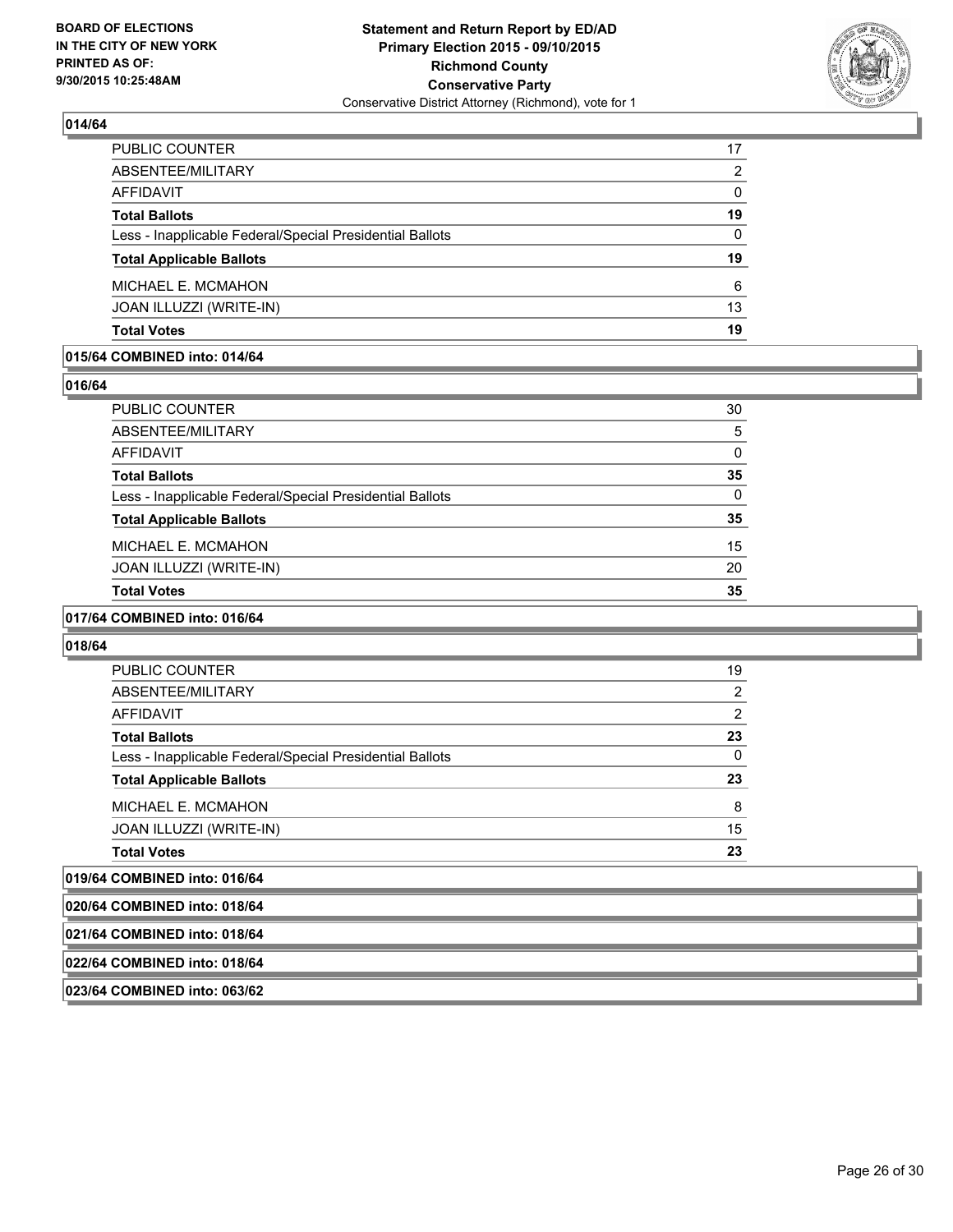

| <b>Total Votes</b>                                       | 11       |
|----------------------------------------------------------|----------|
| <b>JOAN ILLUZZI (WRITE-IN)</b>                           | 9        |
| MICHAEL E. MCMAHON                                       | 2        |
| <b>Total Applicable Ballots</b>                          | 11       |
| Less - Inapplicable Federal/Special Presidential Ballots | $\Omega$ |
| <b>Total Ballots</b>                                     | 11       |
| AFFIDAVIT                                                | $\Omega$ |
| ABSENTEE/MILITARY                                        | 0        |
| PUBLIC COUNTER                                           | 11       |

#### **025/64 COMBINED into: 024/64**

#### **026/64 COMBINED into: 063/62**

#### **027/64 COMBINED into: 024/64**

#### **028/64**

| <b>Total Votes</b>                                       | 9 |
|----------------------------------------------------------|---|
| UNATTRIBUTABLE WRITE-IN (WRITE-IN)                       |   |
| <b>JOAN ILLUZZI (WRITE-IN)</b>                           | 6 |
| MICHAEL E. MCMAHON                                       | 2 |
| <b>Total Applicable Ballots</b>                          | 9 |
| Less - Inapplicable Federal/Special Presidential Ballots | 0 |
| <b>Total Ballots</b>                                     | 9 |
| AFFIDAVIT                                                | 0 |
| ABSENTEE/MILITARY                                        |   |
| PUBLIC COUNTER                                           | 8 |
|                                                          |   |

#### **029/64 COMBINED into: 028/64**

| 030/64 COMBINED into: 028/64 |
|------------------------------|
|                              |
|                              |

**031/64 COMBINED into: 028/64**

**032/64 COMBINED into: 046/63**

#### **033/64 COMBINED into: 028/64**

**034/64 COMBINED into: 046/63**

### **035/64 COMBINED into: 049/63**

| PUBLIC COUNTER                                           | 26 |
|----------------------------------------------------------|----|
| ABSENTEE/MILITARY                                        | 13 |
| AFFIDAVIT                                                | 0  |
| <b>Total Ballots</b>                                     | 39 |
| Less - Inapplicable Federal/Special Presidential Ballots | 0  |
| <b>Total Applicable Ballots</b>                          | 39 |
| MICHAEL E. MCMAHON                                       | 24 |
| JOAN ILLUZZI (WRITE-IN)                                  | 15 |
| <b>Total Votes</b>                                       | 39 |
|                                                          |    |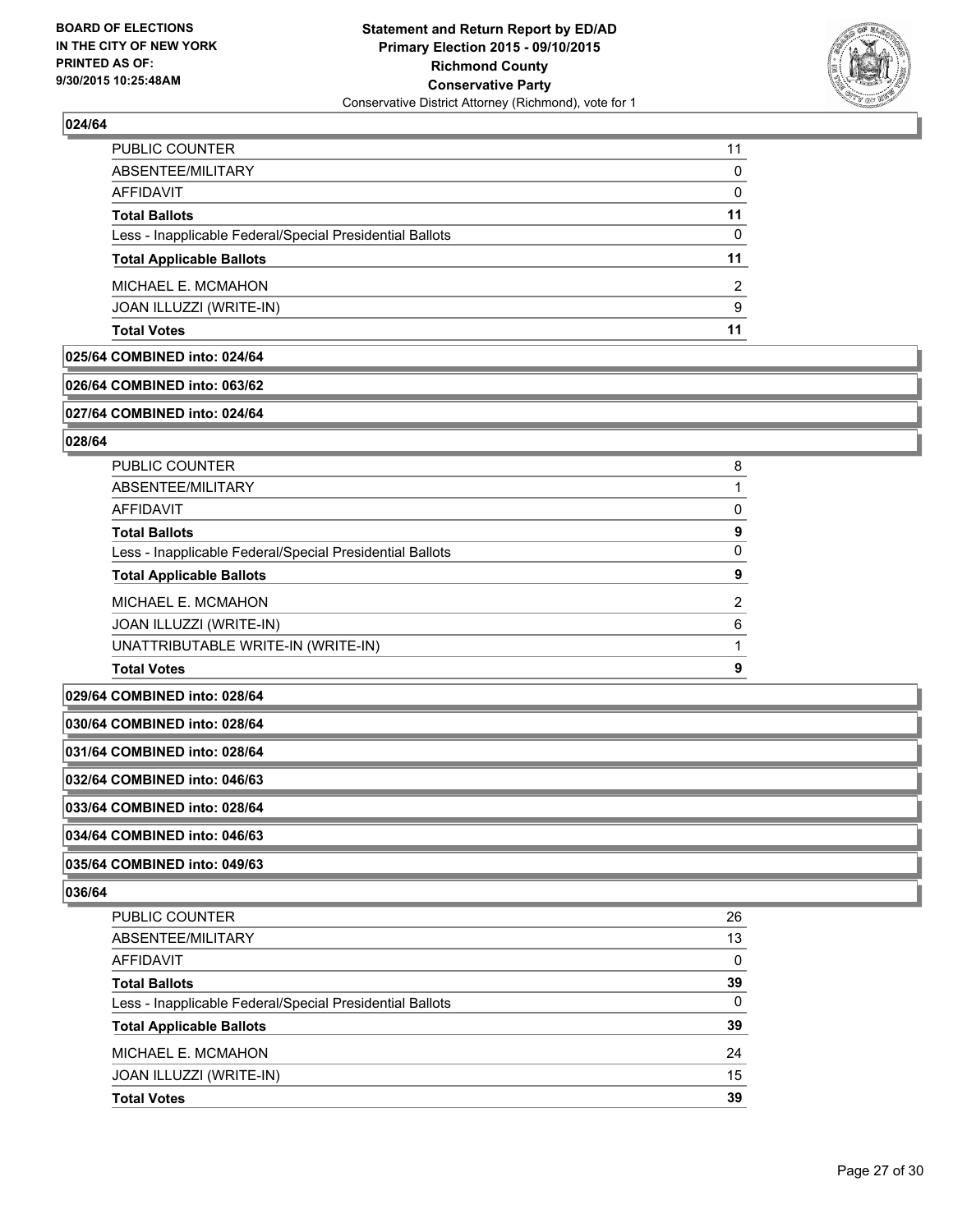

| 6 |
|---|
| 0 |
| 0 |
| 6 |
| 0 |
| 6 |
|   |
| 5 |
| 6 |
|   |

**038/64 COMBINED into: 049/63**

#### **039/64 COMBINED into: 037/64**

**040/64** 

| <b>PUBLIC COUNTER</b>                                    |  |
|----------------------------------------------------------|--|
| ABSENTEE/MILITARY                                        |  |
| AFFIDAVIT                                                |  |
| <b>Total Ballots</b>                                     |  |
| Less - Inapplicable Federal/Special Presidential Ballots |  |
| <b>Total Applicable Ballots</b>                          |  |
| MICHAEL E. MCMAHON                                       |  |
| <b>Total Votes</b>                                       |  |
| 041/64 COMBINED into: 037/64                             |  |

**042/64 COMBINED into: 037/64**

**043/64 COMBINED into: 036/64**

**044/64 COMBINED into: 036/64**

### **045/64 COMBINED into: 036/64**

**046/64 COMBINED into: 036/64**

### **047/64**

| <b>PUBLIC COUNTER</b>                                    | 22 |
|----------------------------------------------------------|----|
| ABSENTEE/MILITARY                                        | 0  |
| AFFIDAVIT                                                | 0  |
| <b>Total Ballots</b>                                     | 22 |
| Less - Inapplicable Federal/Special Presidential Ballots | 0  |
| <b>Total Applicable Ballots</b>                          | 22 |
| MICHAEL E. MCMAHON                                       | 4  |
| <b>JOAN ILLUZZI (WRITE-IN)</b>                           | 18 |
|                                                          |    |
| <b>Total Votes</b>                                       | 22 |

**048/64 COMBINED into: 014/64**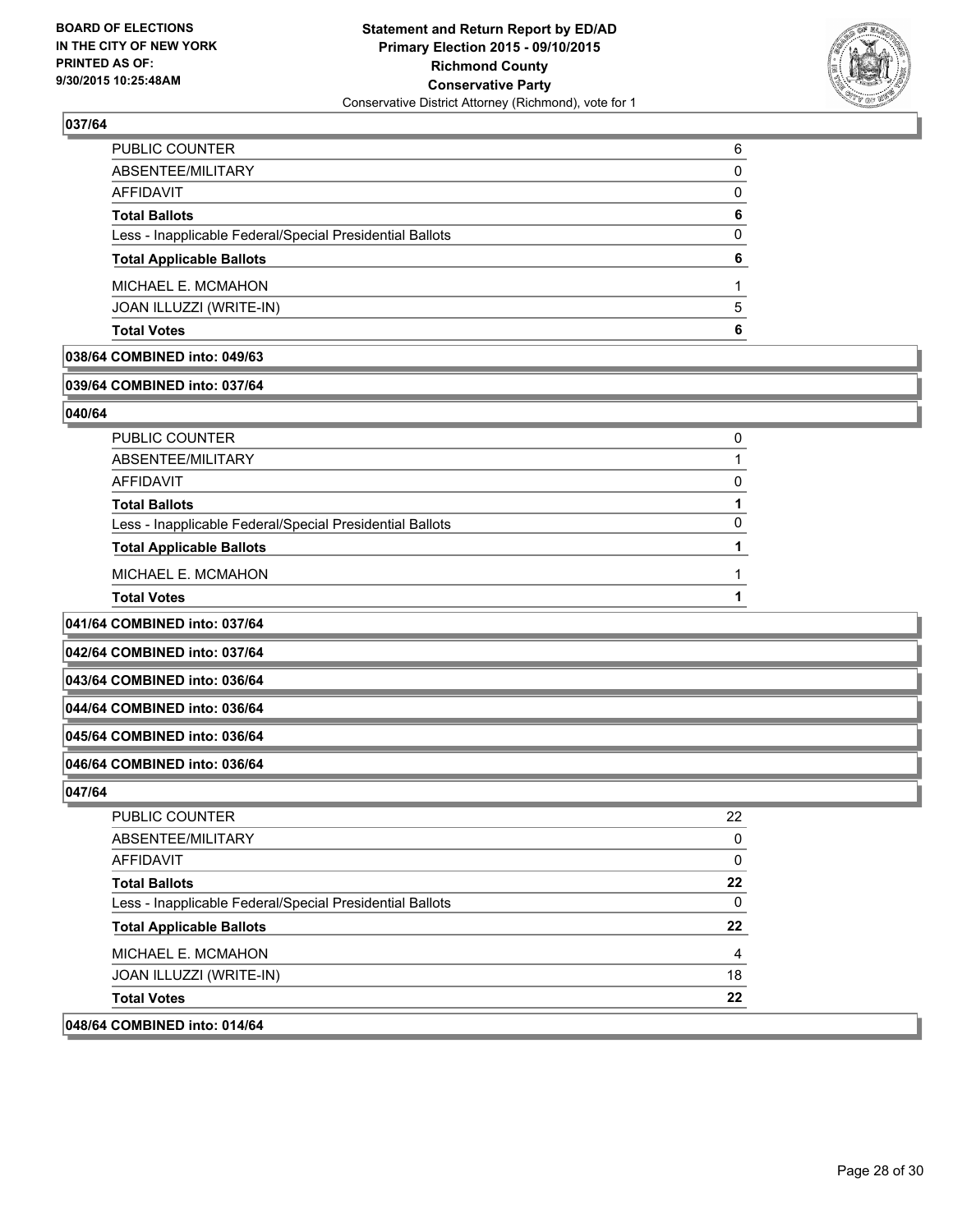

| PUBLIC COUNTER                                           | 0 |
|----------------------------------------------------------|---|
| ABSENTEE/MILITARY                                        |   |
| <b>AFFIDAVIT</b>                                         | 0 |
| <b>Total Ballots</b>                                     | 1 |
| Less - Inapplicable Federal/Special Presidential Ballots | 0 |
| <b>Total Applicable Ballots</b>                          | 1 |
| MICHAEL E. MCMAHON                                       |   |
| <b>Total Votes</b>                                       |   |
| 050/64 COMBINED into: 047/64                             |   |
| 051/64 COMBINED into: 047/64                             |   |
| 052/64 COMBINED into: 047/64                             |   |
| 053/64 COMBINED into: 047/64                             |   |
| 054/64 COMBINED into: 040/64                             |   |
| 055/64 COMBINED into: 040/64                             |   |
| 056/64 COMBINED into: 024/64                             |   |
| 057/64 COMBINED into: 040/64                             |   |
| 058/64 COMBINED into: 001/64                             |   |
| 059/64 COMBINED into: 049/64                             |   |
| 060/64 COMBINED into: 001/64                             |   |
| 061/64 COMBINED into: 049/64                             |   |